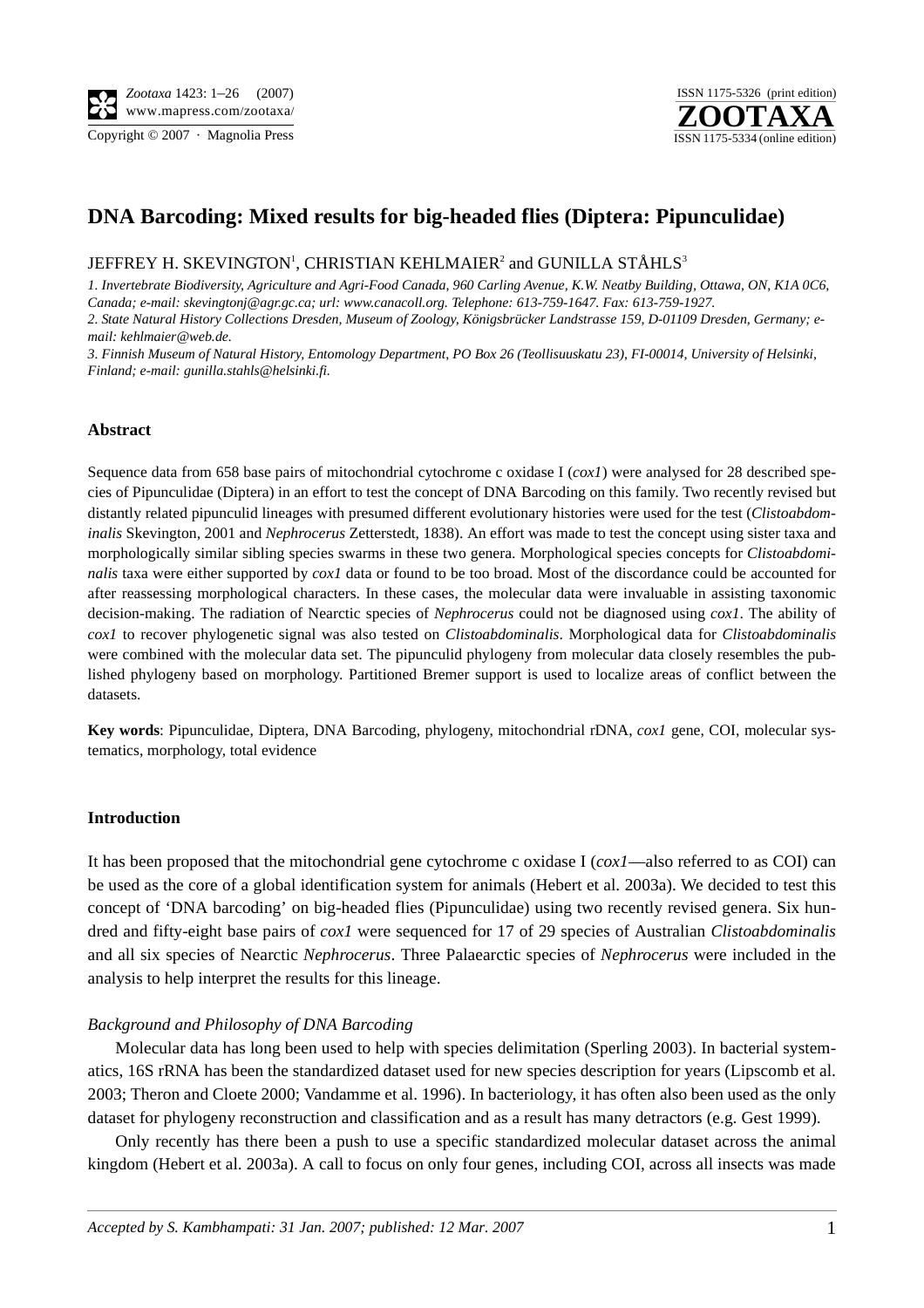earlier by Caterino et al. (2000). Hebert et al.'s (2003a) initiative was coined 'DNA barcoding' and a number of claims were made during its formative period. These included the use of DNA barcodes to drive species identification, species definition, and phylogeny estimation (Hebert et al. 2003a). These proposed goals, combined with a perceived attack on traditional morphological systematists served to polarize factions in favour and against DNA barcoding. For example, Hebert et al. (2003a, 2003b, 2004a, 2004b), Hebert and Gregory (2005), Janzen et al. (2005), Proudlove and Wood (2003), Smith et al. (2006), and Tautz et al. (2003) strongly support barcoding while detractors of the method include Dunn (2003), Lipscomb et al. (2003), Prendini (2005), Seberg et al. (2003), Sperling (2003), and Will and Rubinoff (2004). Testing the barcoding concept on individual lineages of animals is one potential way to understand the benefits and pitfalls of the method.

We feel that although some of the claims were initially inflated, recent ideals promoted by the barcoding community are more tempered and realistic. For example, Hebert et al. (2003a) claimed 100% success in identifying lepidopterans in their preliminary study. More recently Hebert and Gregory (2005), Janzen et al. (2005), and Ward et al. (2005), based on a considerable amount of data, suggested that success rates of 95– 97% are more realistic. Smith et al. (2006) present the first test of the concept in Diptera, applying *cox1* data to a diverse assemblage of *Belvosia* Robineau-Desvoidy, 1830 (Tachinidae). Their conclusions suggest that morphological concepts are largely supported by molecular data, but that morphology alone does not discover the true diversity hidden within some species groups. Ecological data and morphological data combined more closely to reflect the molecular species hypotheses within these cryptic species groups. Our data presented below are largely congruent with this study, but also clearly illustrate that problem groups exist where *cox1* data provide no useful signal at the species level (another example of this can be seen in Kaila & Ståhls (2006).

The data that we present below clearly illustrate some of the benefits and pitfalls of DNA barcoding. Used on its own, *cox1* data is of no more utility than reliance on any single suite of characters (e.g. male genitalia, wing venation, body colour or vestiture, etc.). However, if twinned with at least one additional dataset such as morphology, there should be no argument that *cox1* data is a superb addition to taxonomic revisions. Problems inherent in the morphological dataset are illuminated by the *cox1* data and conversely, problems with the *cox1* data are revealed using morphology. Note that this does not save time in producing taxonomic revisions as envisioned by many supporters of barcoding (e.g., Hebert and Gregory (2005)), but it does produce stronger hypotheses that clearly illustrate weak areas that require further research. The end result is time saved over the long term. Hypotheses for most species concepts included in such a competent revision (including examination of types, barcoding of 10 or more specimens from many populations of most species, etc.) will be robustly supported and thus may not need to be revisited. Focusing future efforts on taxa within the genus that clearly present problems will then be the future focus of research, rather than revising the entire group every 20–50 years as new datasets emerge.

One issue that has been oversimplified revolves around the cost of DNA Barcoding. We feel that this has never been clearly examined. The current cost estimate for DNA barcoding is \$5 per specimen (Hebert and Gregory 2005) ("including labour and sequencing"). This evidently is intended to cover only the costs of molecular work. Cost to a morphological lab includes: locating the appropriate specimen in a collection (or actually going into the field to collect it), removing tissue for DNA extraction, databasing and photographing the specimen, and packing and shipping the material to a molecular lab. This at least doubles the cost as the labour cost alone for this equates to at least 30 minutes per specimen even without consideration of field collection costs (based on actual timed trials in the first author's lab). At \$10.72 per hour (the lowest rate that we can pay a student at Agriculture and Agri-Food Canada) this costs \$5.50. Since some of the effort will require scientist involvement at a much higher rate of pay (for example, selection of the specimens to be used), the real cost is at least \$7.00 per specimen. Note that although the cost of DNA barcoding (the molecular work) is expected to fall considerably over time, the cost to morphological labs will remain constant or increase, as further field exploration is required to provide the raw material for the molecular work. This is not a complaint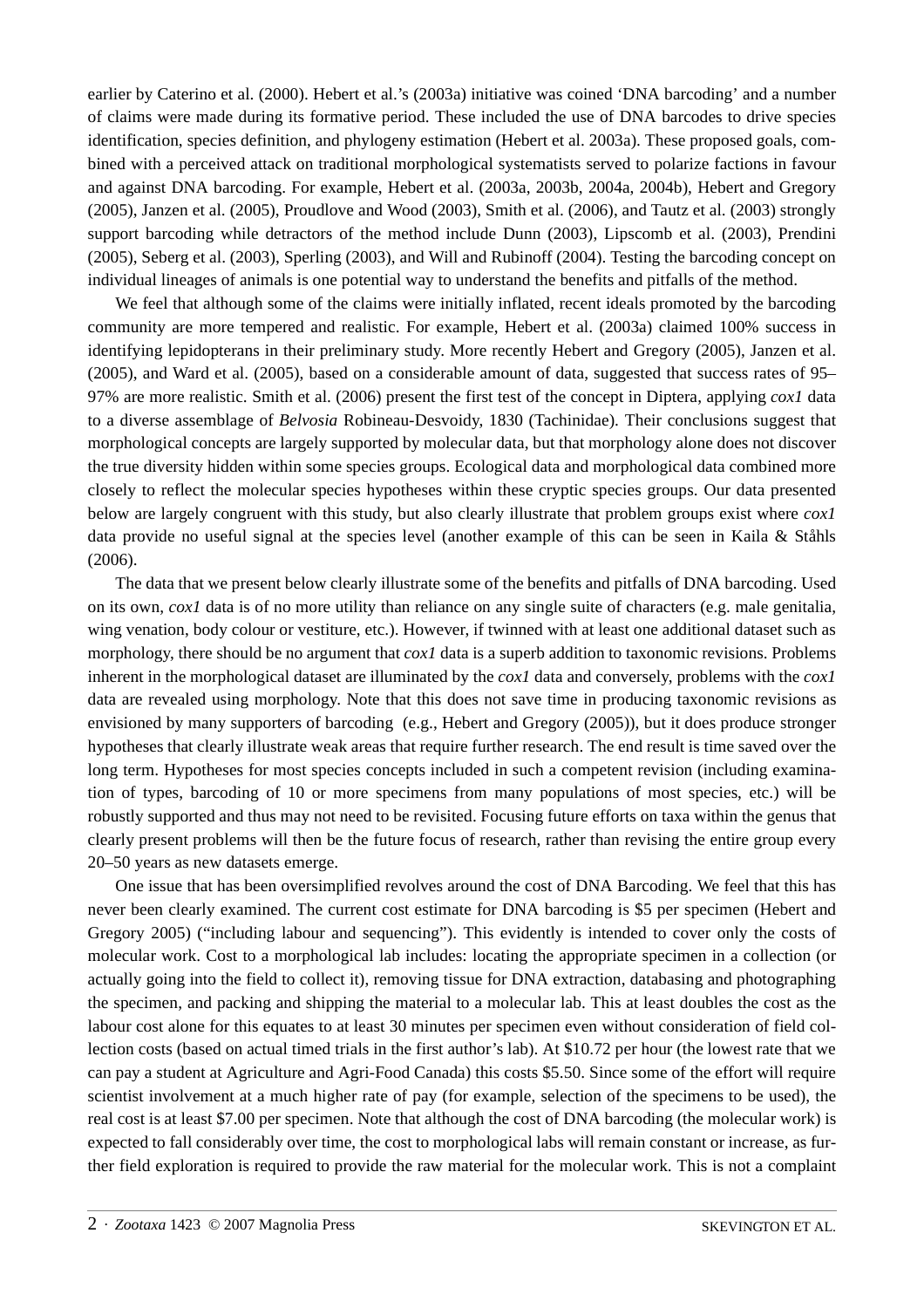about DNA barcoding, only a statement to indicate that future funding decisions should focus on dividing the resources appropriately. We feel that money going into DNA barcoding should benefit all systematics but it should be clearly earmarked to be spread equally among participants. Money should thus go towards:

- 1. Paying for sequencing and molecular lab development.
- 2. Supporting miniaturization and cost effectiveness of barcoding.
- 3. Supporting field collection of tissues for analysis by scientists conducting the revision.
- 4. Supporting natural history collection development.
- 5. Supporting collection databasing.
- 6. Supporting traditional morphological revision that is tied to DNA barcoding.

## *Background on Pipunculidae Systematics*

Pipunculidae are a monophyletic lineage of exclusively parasitoid flies (Aczél 1948; Rafael and De Meyer 1992; Skevington and Yeates 2000; Skevington and Yeates 2001). Most species (all members of Pipunculinae and Chalarinae) are endoparasitoids of Auchenorrhyncha, usually attacking nymphs. *Nephrocerus* were recently discovered to be endoparasitoids of adult Tipulidae (Diptera) (Koenig and Young 2007; Skevington 2005). Along with some other parasitoid Diptera (such as Tachinidae), Pipunculidae have long been recognized as one of the more difficult groups to resolve taxonomically. Taxonomy for the group has evolved from a reliance on external characters (many of which are now recognized to be variable) to the present reliance on male genitalic characters. Dissection of males is usually necessary to confirm identification, a time consuming step. Even when using current keys, non-specialists often have difficulty identifying these flies, because of the need to interpret complex genitalic characters and the similarity of taxa within sibling species swarms. To add to the problem, male and female flies of one species usually look very different and association of the sexes is problematic. Even once associations are made, females are often extremely difficult to separate from closely related species. Many species are also rarely encountered (although they are possibly common in nature). This results in small numbers of specimens being available to specialists for study and the corresponding difficulty separating variation from discrete character states. Larvae are unidentifiable to species, and in many cases even to genus. This creates a problem when applied biologists attempt to use pipunculids for biological control or other research. For example, to identify pipunculid larvae recently discovered in *Oncometopia orbona* (Fabricius, 1798), Skevington et al. (2007) had to sequence parts of several genes (*cox1*, 12S and CAD) just to be able to confidently identify the specimens to genus. Species level identification will require rearing the larvae, a process that will take at least a year and has no guarantee of success.

DNA Barcoding is currently being tested on groups such as birds (Aves) (Hebert et al. 2004b), fish (Teleostei) (Ward et al. 2005), butterflies and moths (Lepidoptera) (Hebert et al. 2004b; Janzen et al. 2005; Hajibabaei et al. 2006), mayflies (Ephemeroptera) (Ball et al. 2005), spiders (Araneae) (Barrett and Hebert 2005), ants (Formicidae) (Smith et al. 2005), springtails (Collembola) (Hogg and Hebert 2004), tachinid flies (Tachinidae) (Smith et al. 2006), agromyzid flies (Agromyzidae) (Scheffer et al. 2006) and big-headed flies (Pipunculidae) (Skevington 2006). With all of these projects on groups with varying evolutionary histories and specific problems, we should be able to better evaluate barcoding in the near future. Members of some of these groups are relatively easy to identify in the field, but the real potential strength of DNA barcoding will be displayed when applied to groups like Tachinidae, Pipunculidae, Formicidae, and Ephemeroptera where there is a major taxonomic impediment and serious challenges for technology transfer even after the taxonomy has been resolved. This study aims to test the application of this technique to resolving problems within Pipunculidae. The specific goals are as follows:

- 1. Contrast and test the ability of *cox1* to diagnose species in two lineages of Pipunculidae that are hypothesized to have evolved at different evolutionary rates.
- 2. Attempt to identify unknown female pipunculids using the *cox1* tool.
- 3. Test the utility of *cox1* for phylogenetic inference in Pipunculidae.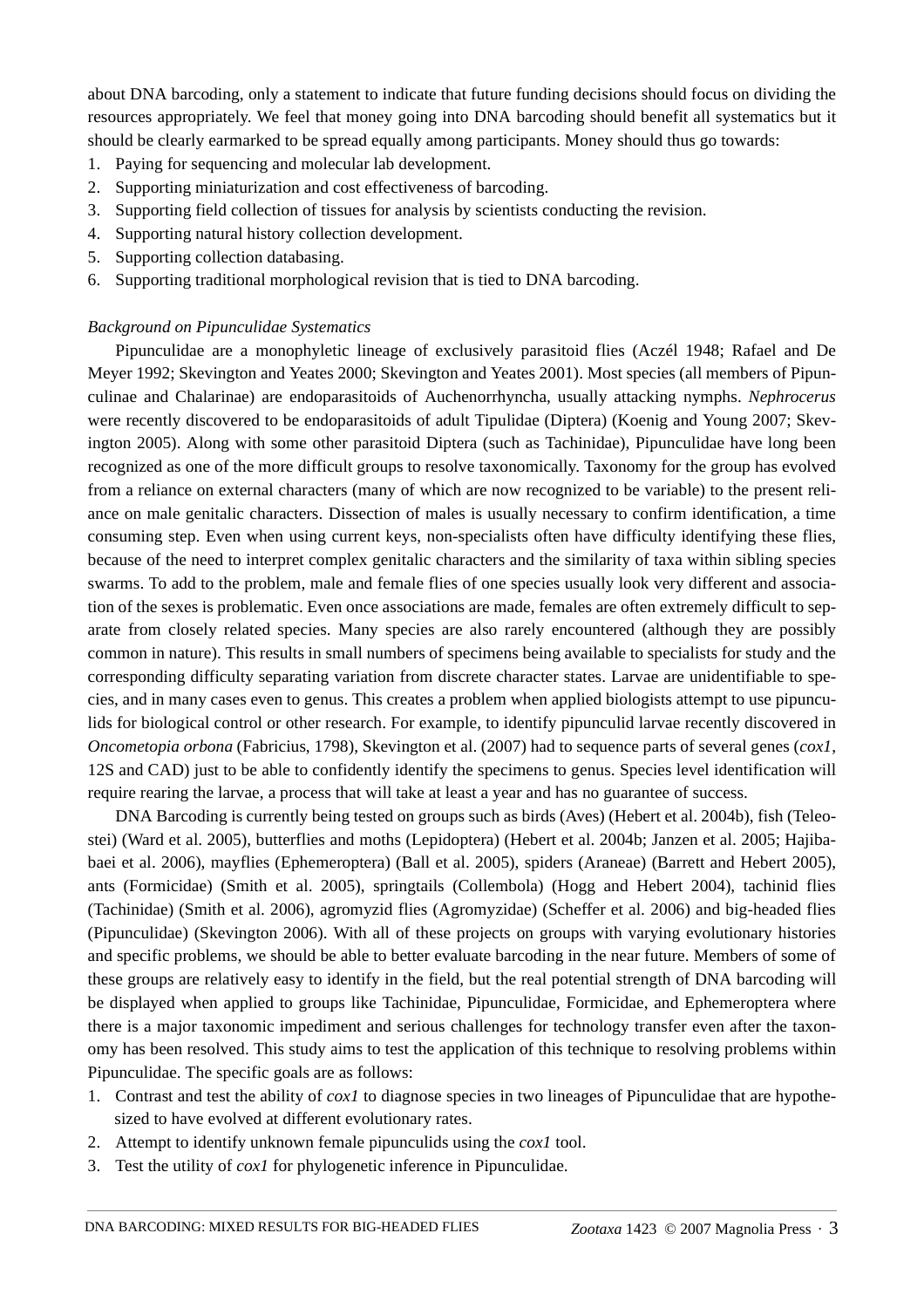4. Explore the benefits and potential pitfalls of DNA Barcoding as promoted by Hebert et al. (2003a). Can it be used as a routine part of revisionary work or on its own as a biodiversity assessment tool?

# *Choice of groups*

Two genera of pipunculids were chosen for this study because of the availability of recent morphological revisionary work on the groups and our belief that they were likely to have contrasting evolutionary histories. The latter was supported by differences in morphological characterization of species within these genera. Australian *Clistoabdominalis* include many species groups, some endemic, and each with presumably different evolutionary pressures and histories (Skevington 2001). Nearctic *Nephrocerus* species appear to have undergone different evolutionary constraints from Palaearctic species. The latter are easily differentiated by numerous morphological characters whereas the Nearctic species are much more similar to each other. As a result, we suspected that there might have been a rapid, recent radiation of the Nearctic taxa. Australian *Clistoabdominalis* were revised recently by Skevington (2001) and revision of Nearctic *Nephrocerus* was completed in 2005 by Skevington (2005).

# **Materials and Methods**

## *Specimen Acquisition*

Voucher data are available in Appendix 1. Outgroup taxa (*Chalarus* Walker, 1834) were collected into absolute ethanol in 2001 and 2005 by Skevington. Some ingroup taxa were collected into absolute alcohol; however, most were killed with cyanide and air-dried (Appendix 1). Most specimens used were collected in the last eight years but specimens as old as 24 years were successfully sequenced. For the genus *Clistoabdominalis*, 71 specimens were successfully sequenced (Appendix 1). Of these, 29 samples were preserved in absolute ethanol and stored at –80ºC and 42 specimens were pinned (see Appendix 1 for breakdown of years collected). We were unable to sequence 45 specimens, all but 4 of them dried and pinned. For the genus *Nephrocerus*, 14 specimens were successfully sequenced (Appendix 1). Of these, seven were preserved in alcohol as above and seven were dried and pinned. We were unable to sequence 27 specimens, all of them pinned, despite several attempts for some of the individuals.

An attempt was made to sample all Nearctic species of *Nephrocerus* and most species within the *helluo* and *koebelei* groups of Australian *Clistoabdominalis*. In the end, all six Nearctic species of *Nephrocerus*, the three common European *Nephrocerus* species and 17 of 29 Australian species of *Clistoabdominalis* were sequenced. Four of six species in the *koebelei* group and five of nine species in the *helluo* group were sequenced. Population level sampling was attempted where possible but was limited to one or two extra specimens for most taxa. *Clistoabdominalis ancylus* Skevington, 2001 was sampled most heavily to explore population variation within *cox1* (28 specimens from 12 populations in three states were sequenced) (Appendix 1). Two species from one other pipunculid genus were used to root the tree (*Chalarus* spp.). All specimens are accompanied by a label with a unique number (in the format J. Skevington Specimen # *n*). Specimens in alcohol have had the genitalia removed, macerated in lactic acid, and placed in glycerin in a microvial on a pin with a label bearing collection data and a unique number. The remainder of the specimen is maintained in the Canadian National Insect Collection DNA repository at –80°C, except for the remains of the three Palaearctic species of *Nephrocerus* deposited at the Zoological Museum of the Finnish Museum of Natural History in Helsinki, Finland. Complete label data and a duplicate of the voucher number are in the vial with the remaining tissue. Additional voucher specimens are deposited in the following collections (standardized codons given below and in Appendix 1 follow those of Evenhuis and Samuelson (2004): Australian Museum (AMS, Sydney, New South Wales, Australia, D. Bickel), California Academy of Sciences (CAS, San Francisco, California, USA, N. Penny), Canadian National Collection of Insects (CNC, Ottawa, Ontario, Canada, J. Cum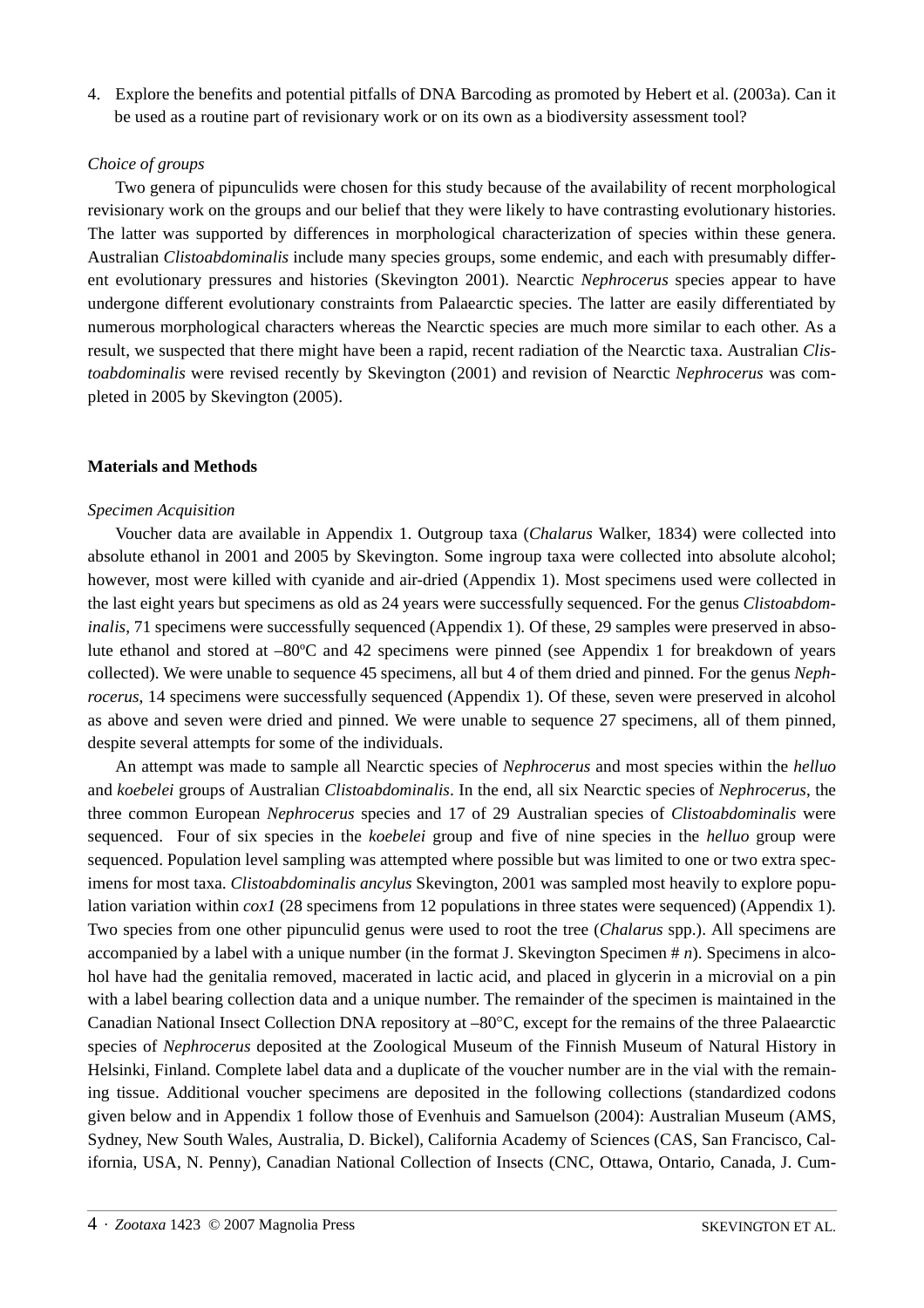ming), Zoological Museum of the Finnish Museum of Natural History (MZH, Helsinki, Finland, G. Ståhls), Florida State Collection of Arthropods (FSCA, Gainesville, Florida, USA, G.J. Steck), Illinois Natural History Survey (INHS, Champaign, Illinois, USA, D.W. Webb), Queensland Museum (QM, Brisbane, Queensland, Australia, C. Burwell), Texas A-&-M University Insect Collection (TAMU, College Station, Texas, USA, J. Oswald and E.G. Riley), University of Connecticut Entomology Collections (UCMS, Storrs, Connecticut, USA, J.E. O'Donnell), University of Guelph Insect Collection (DEBU, Guelph CA, S.A. Marshall), W.R. Enns Entomology Museum (UMRM, University of Missouri, Columbia, Missouri, USA, R. Sites), and University of New Hampshire Entomological Museum (DENH, Durham, New Hampshire, USA, D.S. Chandler).

#### *DNA extraction*

Nucleic acid extractions followed the tissue protocol from the QIAamp DNA Mini Kit (Qiagen). Steps 3b and 7a were omitted and full speed centrifugation was performed at 13,000 rpm. The total extraction volume (100 μl) was obtained by spinning 2 x 50 μL volumes of Buffer AE. Extractions for the Palaearctic *Nephrocerus* species were performed using the Nucleospin Tissue Kit and standard protocol (Machery-Nagel).

#### *cox1 PCR Amplification and Sequencing*

A 658 base pair fragment of the 5' end of the COI gene (now referred to as *cox1* in the 'barcoding' literature) was amplified using the primer pair LCO1490 (5´-GGTCAACAAATCATAAAGATATTGG-3´) and HCO2198 (5´-TAAACTTCAGGGTGACCAAAAAATCA-3´) (Folmer et al. 1994). Each PCR mixture contained: 5 μl 10x *Ex Taq* PCR buffer (20 mM  $Mg^{2+}$ ), 36.75 μl RO H<sub>2</sub>O, 4 μl of dNTP mixture (2.5 mM of each dNTP, pH7~9), 0.25 μL of *TaKaRa ExTaq* Hot Start Taq polymerase (5 units/μL), 1 μL of each primer (5  $\mu$ M), and 2.0 to 8.0 $\mu$ l of DNA template (the difference was made up with RO H<sub>2</sub>O as required). Amplification was achieved using the following program:  $94^{\circ}C$  (2 minutes); 34 cycles of  $94^{\circ}C$  (30 s),  $49.5^{\circ}C$  (2 minutes), 72°C (1 minute); 1 cycle of 72°C (10 minutes). Cycling conditions for the Palaearctic species of *Nephrocerus* were slightly different since they were carried out in a different lab (CK, GS): 1 cycle of 95°C (2 minutes); 35 cycles of 94 $\degree$ C (30 s), 45 $\degree$ C (30 s), 72 $\degree$ C (2 minutes); 1 cycle of 72 $\degree$ C (8 minutes), 15 $\degree$ C (10 minutes). The PCR products were then purified using the QIAquick PCR Purification Kit Protocol (Qiagen). All centrifugation steps were performed for 60 s and samples were left to incubate for 1–2 minutes in Buffer PE (to reduce salt concentration), and 5 minutes in Buffer EB. Purified products were sequenced in both directions using the PCR primers on an Applied Biosystems Incorporated PRISM® 3100-*Avant* Genetic Analyzer using the ABI PRISM® Big Dye® Terminator v.3.1 Cycle Sequencing Kit. The Palaearctic species of *Nephrocerus* were sequenced in both directions on an ABI 377 sequencer (Applied Biosystems) using the Big Dye® Terminator v.1.1 Cycle Sequencing Kit. The considerable overlap of strands (~90%) allowed confident assessment of nucleotide identity for all sequences analysed. All sequences were deposited in GenBank under the accession numbers DQ337628 to DQ337706 and DQ349221 (Appendix 1).

#### *Data Analysis*

No insertions or deletions occur in the dataset so alignment was unambiguous. The alignment used is lodged in the EMBL Nucleotide Sequence Database (ALIGN 001041). To access this from the EMBL-EBI homepage at http://www.ebi.ac.uk/embl/index.html, select 'databases', then 'nucleotide databases', then 'EMBL-Align database' (the direct link for this is currently at http://www.ebi.ac.uk/embl/Submission/alignment.html). From here, log onto their ftp database (ftp://ftp.ebi.ac.uk/pub/databases/embl/align) and download ALIGN\_001041).

Phenetic and parsimony analyses were performed with PAUP\* (Swofford 2001). Character polarity was based on outgroup comparison (Nixon and Carpenter 1994). Two *Chalarus* species were defined as the outgroup for all analyses. Neighbour joining was used to produce the phenograms (using standard PAUP $*$ defaults). For parsimony analysis, the heuristic search procedure was used with stepwise-addition and 100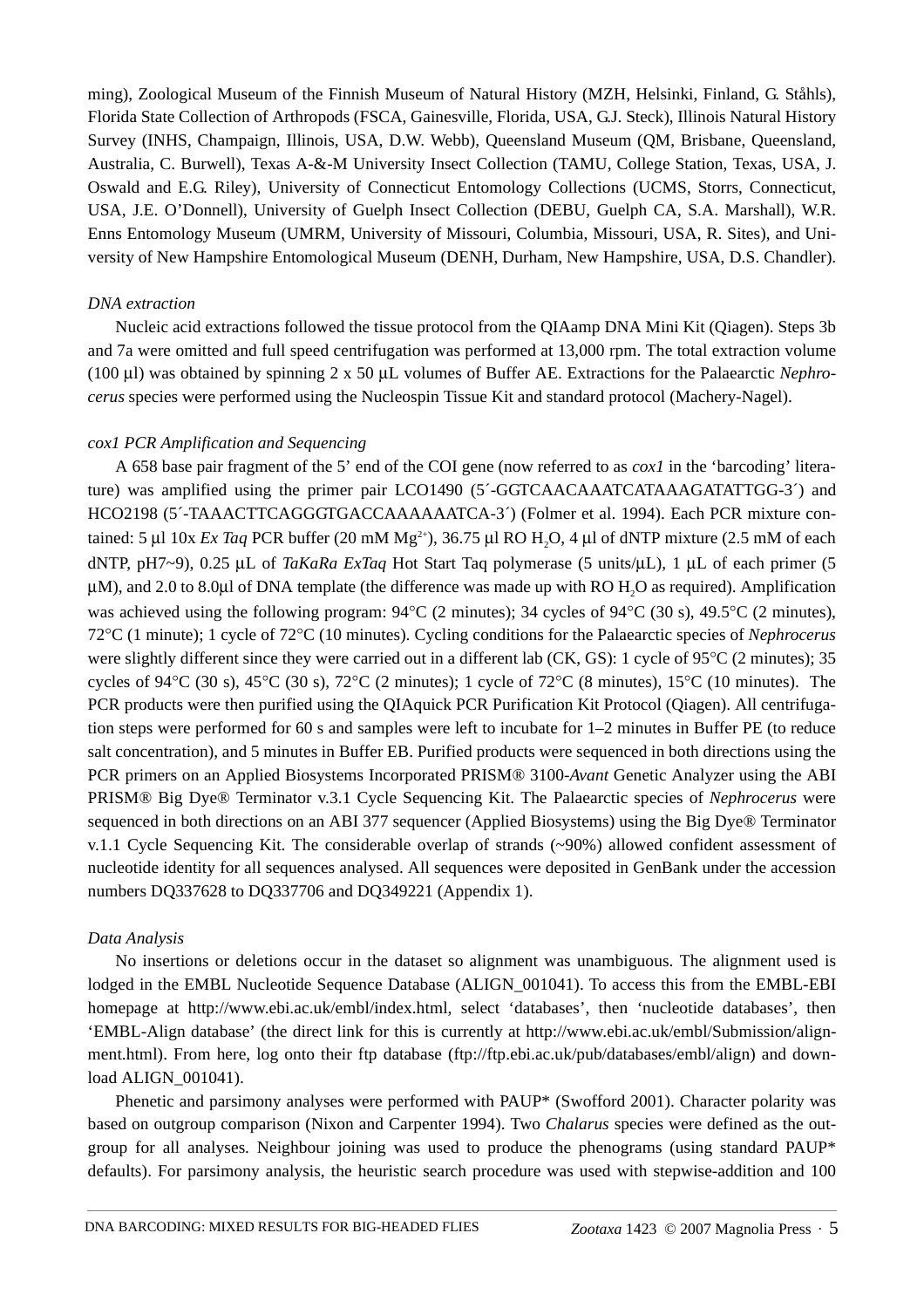random replications. The heuristic search option was used with tree bisection-reconnection branch swapping, MULPARS, and random addition of taxa. Multistate characters were treated as non-additive. All individuals were analysed separately.

Evidential support for different clades was assessed using the nonparametric bootstrap (BS—1000 replicates using the same parameters described for our initial parsimony analysis) (Felsenstein 1985) and branch support (Bremer 1994). The latter was calculated with the program TreeRot 2c (Sorenson 1999). Branch support indicates the number of extra steps from the most parsimonious solution at which clade(s) fail to be resolved as successively longer trees are examined. A high numerical value for a clade indicates good support. Tree measures such as the consistency index (CI) and the retention index (RI) were used to evaluate the fit of the data to the tree.

Partitioned Bremer Supports for the total evidence *Clistoabdominalis* analyses (morphology data from Skevington (2001)) were calculated using TreeRot 2c (Sorenson, 1999). Only one molecular terminal was used to represent each putative species in order to simplify the analysis.

#### **Results**

## *General*

The nucleotide frequencies were typical of insect mitochondrial DNA, with an AT bias averaging 66%. The number of parsimony informative nucleotide characters for phylogenetic analysis of *cox1* was 245. A neighbour joining phenogram is presented in Figure 1. Branch supports are indicated using bootstraps. Parsimony analysis resulted in 799 equally parsimonious trees (tree length = 1398, consistency index (CI) excluding uninformative characters = 0.28, retention index (RI) = 0.78, rescaled consistency index (RC) = 0.23) (Figure 2). In this tree, putative clusters of species supported by neighbour joining analysis are supported but relationships between species are often unresolved. Successive weighting of this data produced a single most parsimonious tree (Fig. 3) that is similar in topology to the neighbour joining tree. Differences are all in the *scalenus* group with one exception: *Cli. digitatus* Skevington, 2001 A+C move into the *scalenus* group.

## *Clistoabdominalis—Molecular Analysis*

The uncorrected pairwise sequence divergences for *cox1* within *Clistoabdominalis* varied between 0.0% and 18.7% (data available from authors upon request). Most species pairs are over 9% different. For example: *Cli. ancylus* A to C (9.2–10.2%), *Cli. ancylus* A to B (9.4–10.3%), *Cli. digitatus* A to B (11.7–12.6%), *Cli. helluo* (Perkins, 1905) A to B (9.5–10.6%), *Cli. beneficiens* (Perkins, 1905) to *Cli. helluo* A and B (8.4– 13.5%), and *Cli. koebelei* (Perkins, 1905) to *Cli. digitatus* A and B (9.5–12.5%). These data sample putative new species complexes discovered here as well as the well-supported species pairs or complexes proposed by Skevington (2001). Other close relatives (not necessarily sister taxa) are equally divergent and include: *Cli. tasmanicus* Skevington, 2001 to *Cli. condylostylus* Skevington, 2001 (9.2–9.5%), *Cli. tharra* Skevington, 2001 to *Cli. mathiesoni* Skevington, 2001 (14.0–15.8%), *Cli. capillifascis* Skevington, 2001 to *Cli. tharra* (13.3–15.3%), *Cli. capillifascis* to *Cli. dasymelus* Skevington, 2001 (11.6–12.3%), and *Cli. tharra* to *Cli. tasmanicus* (12.0–14.1%). The only clear exceptions of sister taxa with lower than 9% between species variation includes *Cli. colophus* Skevington, 2001 to *Cli. ancylus* B (1.1%) and *Cli. trochanteratus* (Becker, 1900) B to *Cli. scintillatus* Skevington, 2001 (5.0%).

Within species variation is more difficult to delineate. There is no variation between any of the eight specimens of *Cli. ancylus* B surveyed despite the fact that these specimens are from four populations in two states (Appendix 1). There is up to 1.2% variation within *Cli. ancylus* A. The 1.8% difference between *Cli. helluo* A specimens from Fly Hill (Queensland) and Kakadu (Northern Territory) could represent two species or variation within one species. Similarly, it is difficult to determine whether variation in the following taxa represents intraspecific variation or the presence of cryptic species: *Cli. koebelei* (2.3%), *Cli. digitatus* A and C (2.4%),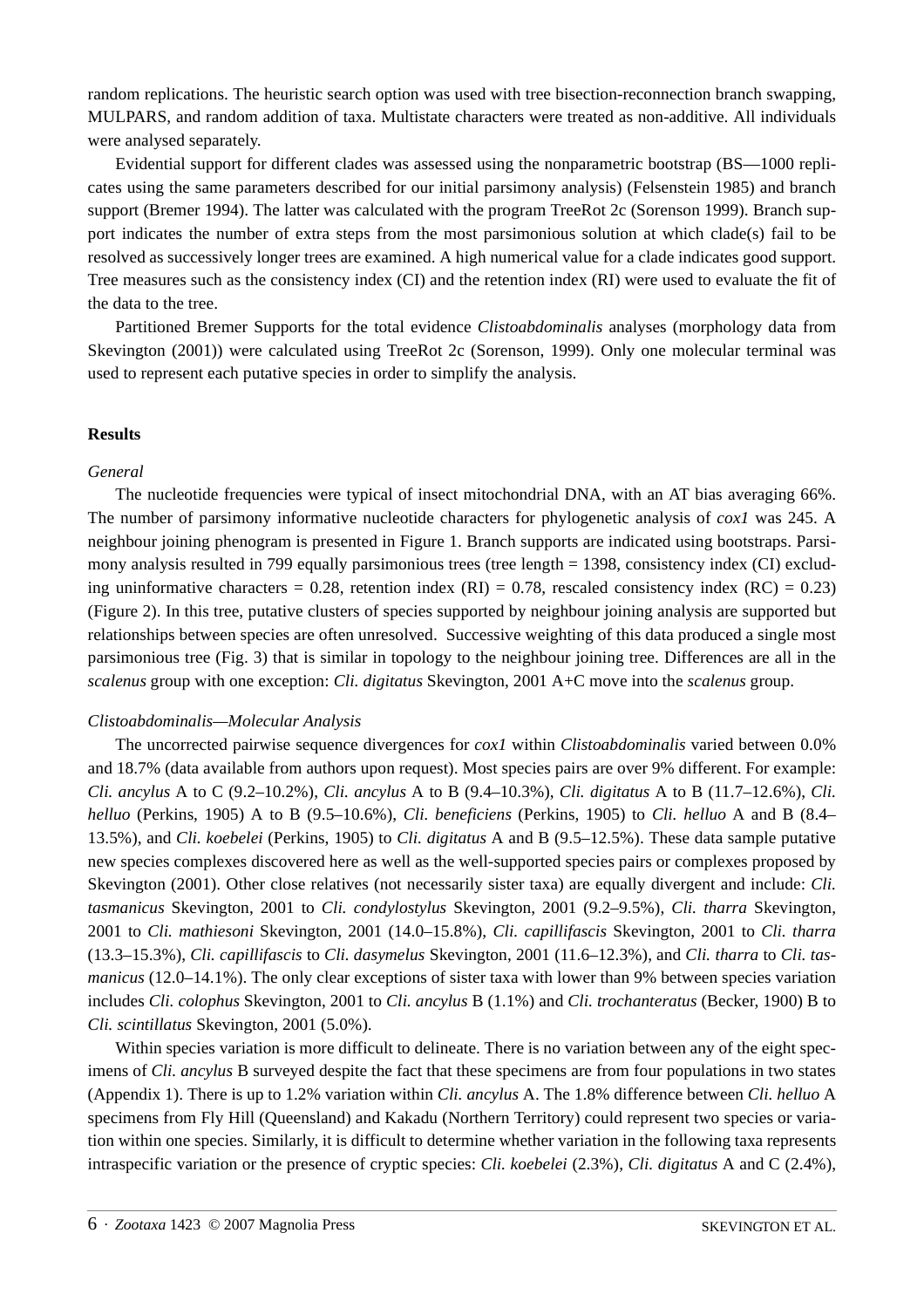

*Cli. tharra* (2.0%), *Cli. capillifascis* (3.7%). There is no morphological variation (internal or external) to separate any of these groups that vary in *cox1* sequences into putative species.

0.01 substitutions/site

**FIGURE 1.** Neighbour joining tree of *Clistoabdominalis* and *Nephrocerus* relationships inferred from *cox1* data. Numbers above the branch are bootstrap values. Asterisks indicate branches that are incongruent with respect to previous morphological hypotheses of Skevington (2001, 2005).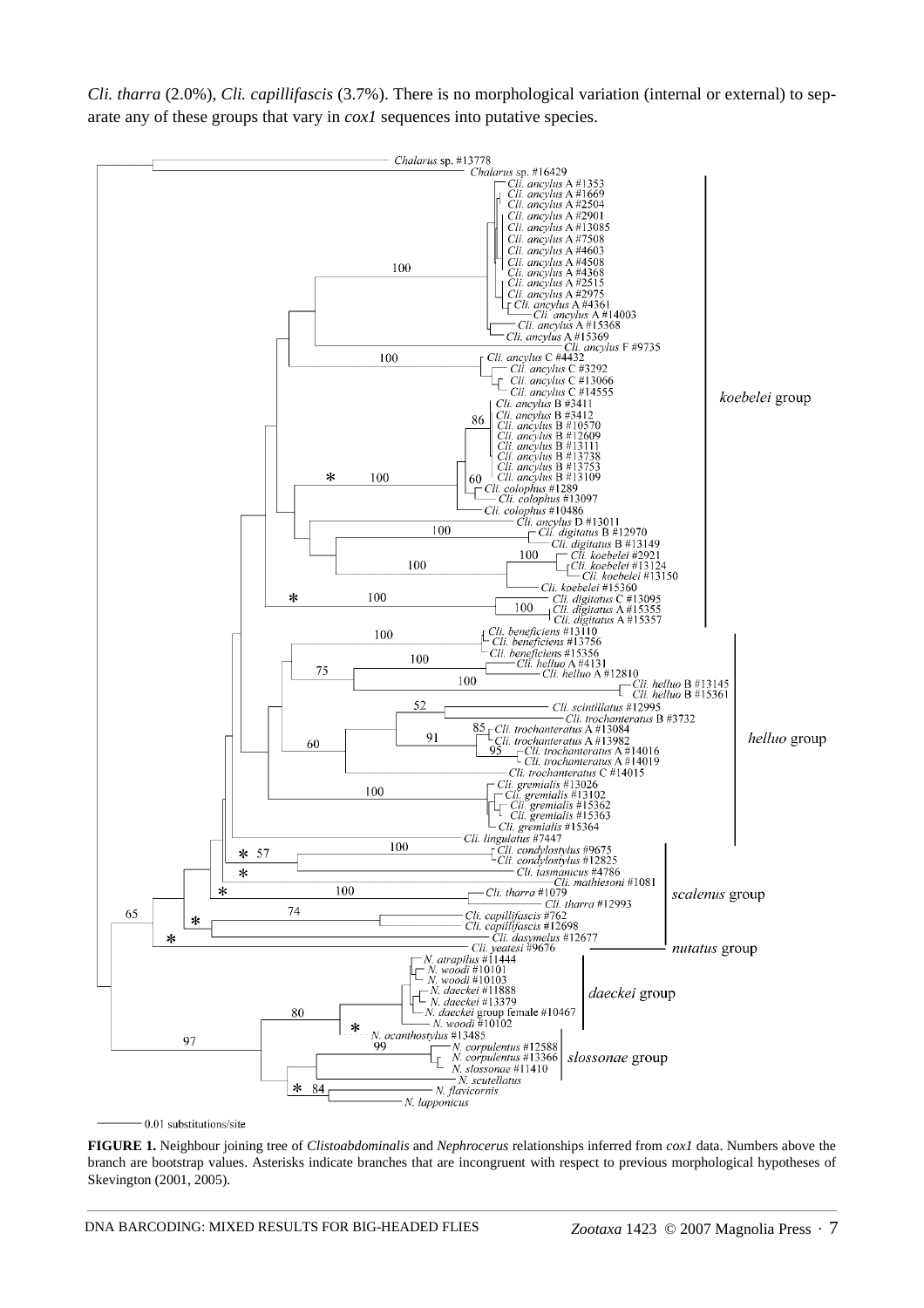

**FIGURE 2.** Consensus tree of *Clistoabdominalis* and *Nephrocerus* relationships inferred from *cox1* data (from 799 most parsimonious trees).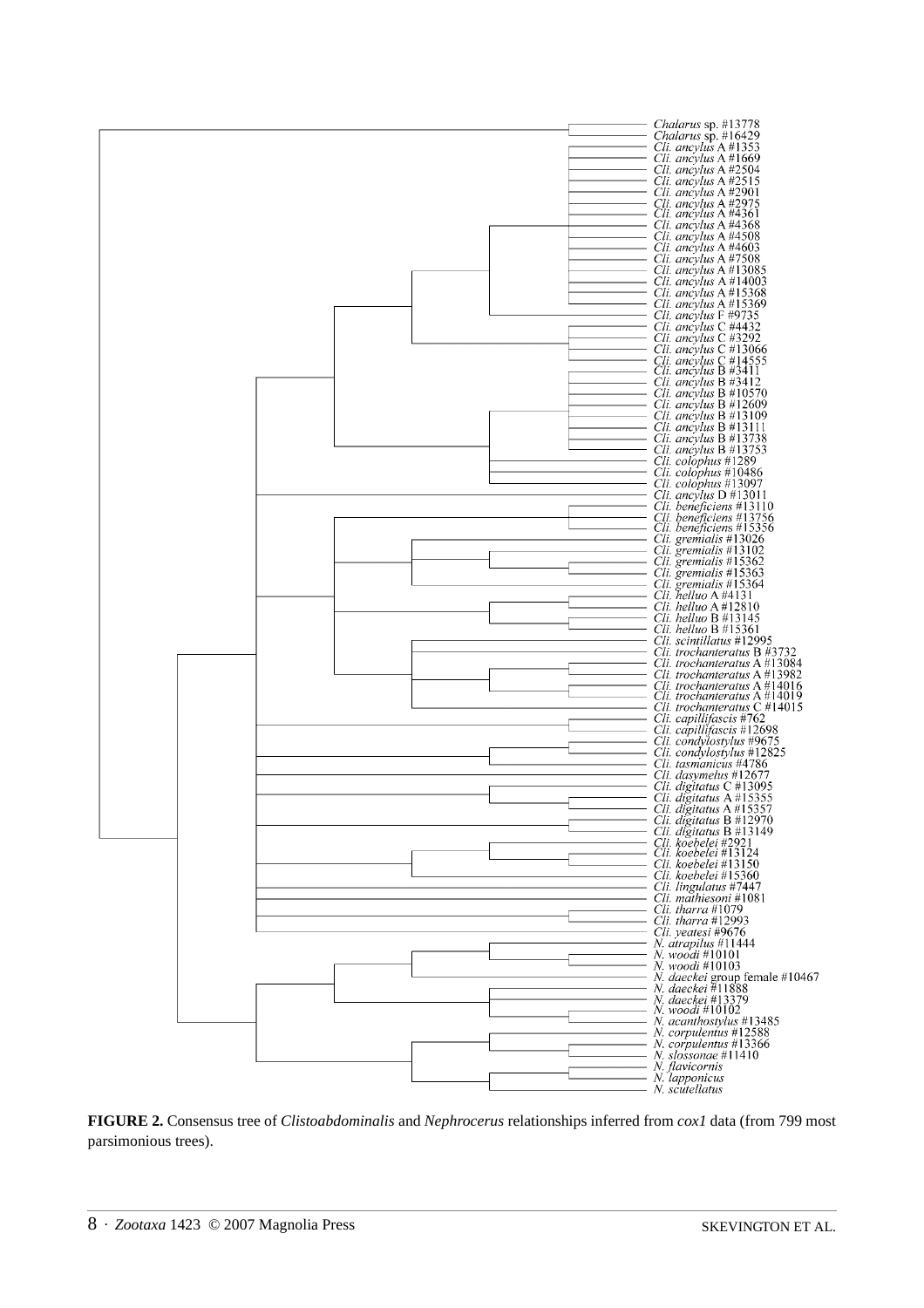

 $-1$  change

**FIGURE 3.** Single successively weighted tree of *Clistoabdominalis* and *Nephrocerus* relationships inferred from *cox1* data.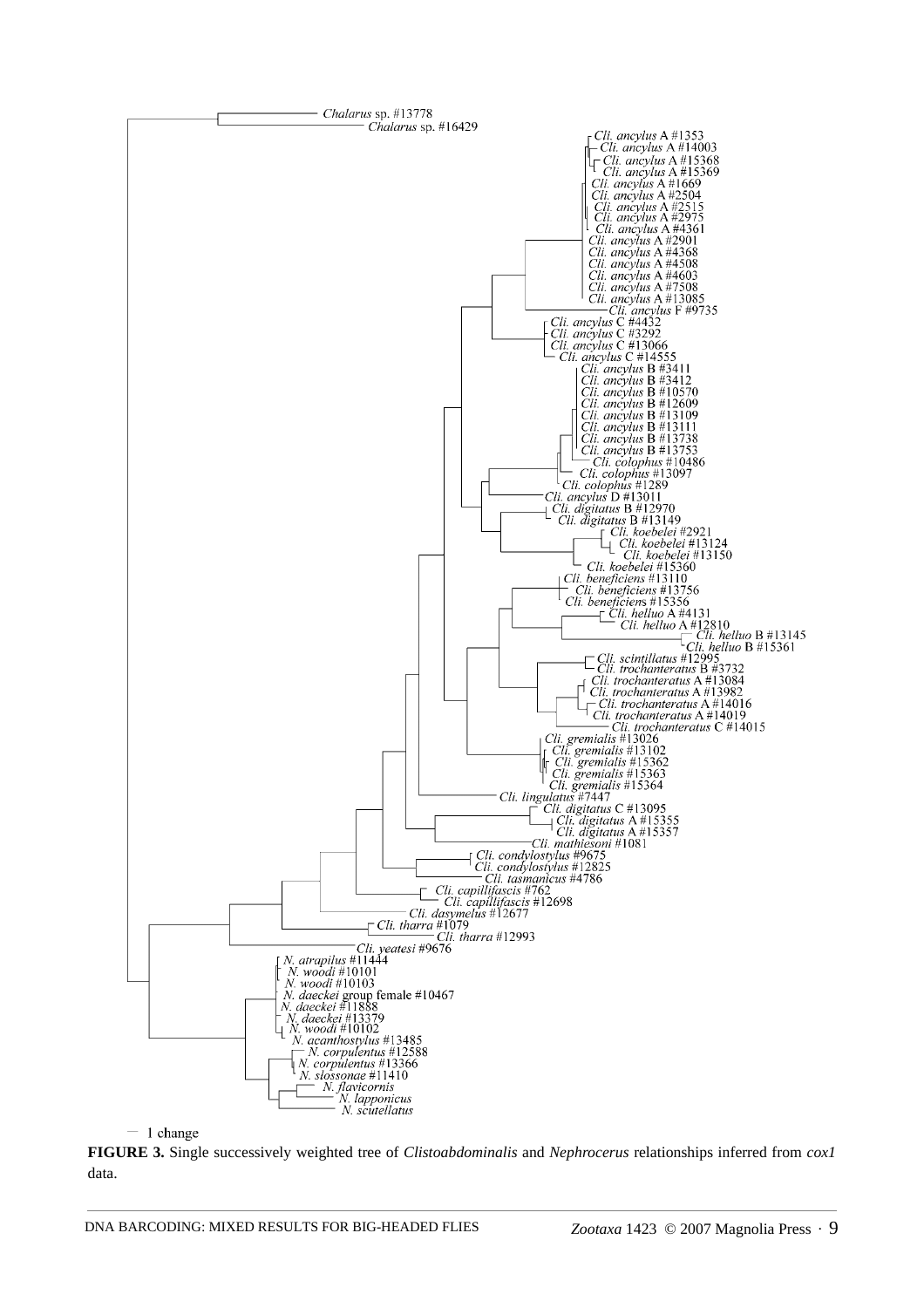## *Clistoabdominalis—Morphological Analysis and Total Evidence Analysis*

These analyses utilized two outgroup taxa: *Chalarus* sp. and *Nephrocerus woodi* Skevington, 2005. Results of the morphological analysis are illustrated in Figure 4 (including Bremer supports; a consensus tree from two most parsimonious trees, tree length = 101, CI excluding uninformative characters = 0.71, RI = 0.89). Tree topology is identical to that shown by Skevington (2001) despite omitting 12 species from this analysis. The total evidence cladogram is illustrated in Figure 5. Both Bremer support and bootstraps are included to indicate branch supports. Partitioned Bremer support is used to show the relative contribution of each dataset to the overall branch support. Nodes with conflicting signal between the morphological and molecular datasets are clearly highlighted using this technique (one partition appears with a positive signal and the other is negative). Conflict is restricted to six nodes. Most differences between the morphological analysis and the total evidence analysis are restricted to the *scalenus* group. Skevington (2001) acknowledged that this was the weakest part of the morphological phylogenetic hypothesis and that additional data were likely to suggest changes in this part of the tree. Despite low branch supports, Skevington (2001) felt that the *helluo* group relationships were sensible and likely came close to the true phylogeny. The addition of *cox1* data largely supports that contention. The only changes are the inclusion of *Cli. colophus* within the *Cli. ancylus* complex and the sister species relationship between *Cli. helluo* and *Cli. beneficiens*. The latter move makes sense (these taxa are very similar morphologically) and was discussed as a possible scenario by Skevington (2001). The inclusion of *Cli. colophus* within the *Cli. ancylus* complex makes sense now that we perceive that there are many more species involved in what was initially proposed to be only two species.

Although this total evidence phylogeny supports many aspects of the molecular phylogenies illustrated in Figures 1–3, some of the more unrealistic molecular hypotheses are neutralized. For example, the two putative species of *Cli. digitatus* remain together in a lineage with *Cli. koebelei* (in separate clades in Figs 1–3). These species are all very similar morphologically and undoubtedly related. The putative species of *Cli. ancylus* also form a lineage in the total evidence analysis (as would be expected from their morphology). Other differences occur in the *scalenus* group, where branch supports are still low and more data are certainly required to obtain a realistic hypothesis of relationships.

## *Nephrocerus*

*Nephrocerus* proved to contain much less *cox1* variation than *Clistoabdominalis*. The uncorrected pairwise sequence divergences for *cox1* within *Nephrocerus* varied between 0.2% and 7.9%. The three Palaearctic species varied from 4.0 to 7.9% from each other. Two species groups for the Nearctic taxa were proposed by Skevington (2005), the *slossonae* group (containing *N. acanthostylus* Skevington, 2005, *N. corpulentus* Skevington, 2005 and *N. slossonae* Johnson, 1915) and the *daeckei* group (containing *N. atrapilus* Skevington, 2005, *N. daeckei* Johnson, 1903 and *N. woodi*). The molecular data mostly supports this, but suggests that *N. acanthostylus* is more closely allied with the *daeckei* group. The single *N. acanthostylus* sequence is short (265 bp) so this result should be viewed with reservation. Uncorrected pairwise sequence divergences between Nearctic taxa in the two species groups was 3.9 to 5.7%. Variation within Nearctic species of the *slossonae* group was 0.2 to 0.6% and within the *daeckei* group was 0.8 to 1.9% (0.3–1.2% when *N. acanthostylus* is excluded). The Palaearctic species sampled are weakly supported as members of the *N. slossonae* group (Fig. 1) and differ from the Nearctic species by 5.4 to 6.2%. Morphologically, the Palaearctic species are more closely allied to Nearctic species of the *daeckei* group. These areas of conflict between the datasets will require further research, applying ecological data and additional genes. A useful application of ITS1 is illustrated by Smith et al. (2006), to tease apart possible hybrid events for closely related taxa within one lineage.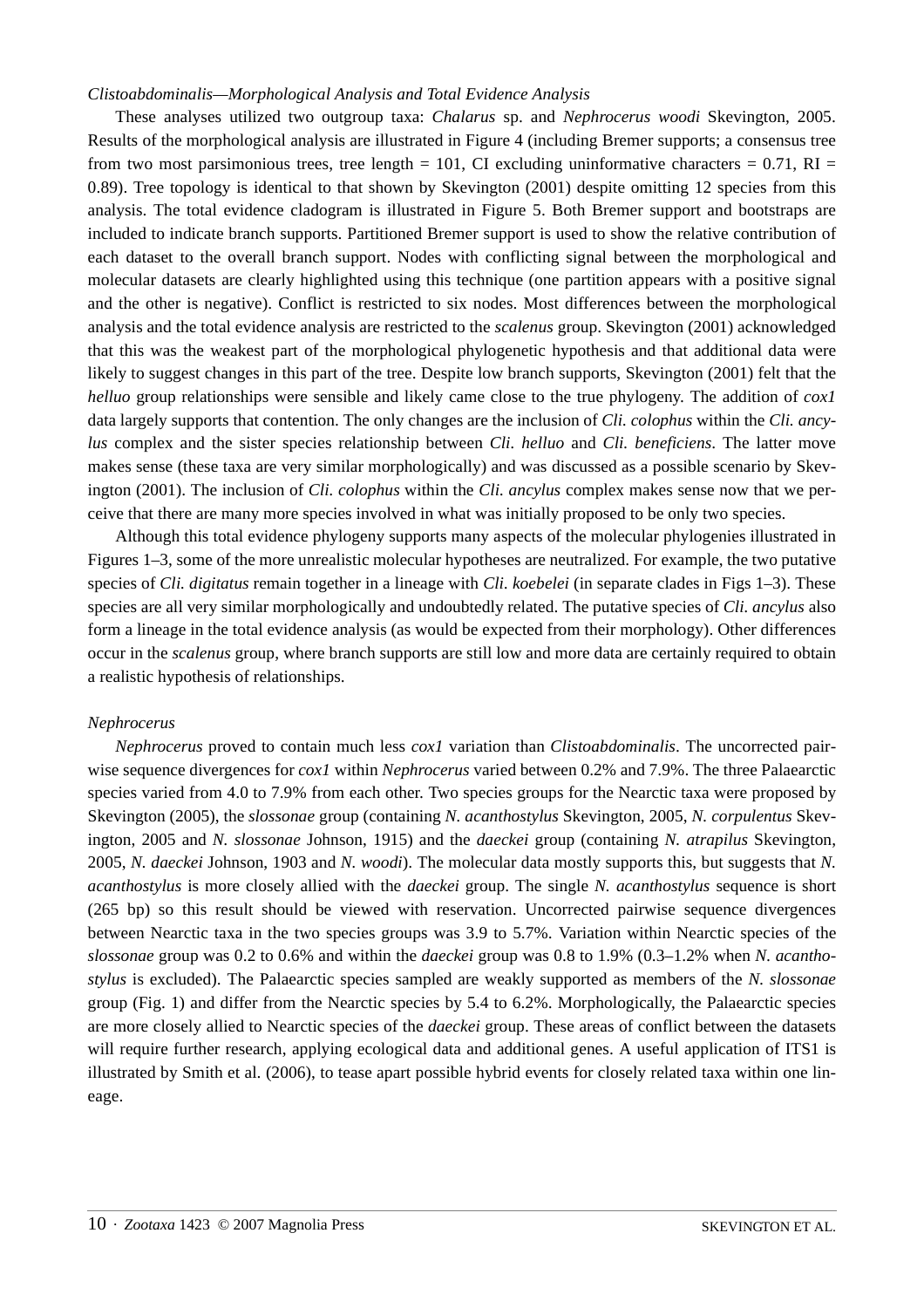

**FIGURE 4.** Consensus tree of *Clistoabdominalis* relationships inferred from morphological data (reduced taxon dataset to reflect the molecular taxa used in this study; using matrix from Skevington (2001)) (from two most parsimonious trees). Numbers above the branches are Bremer support values.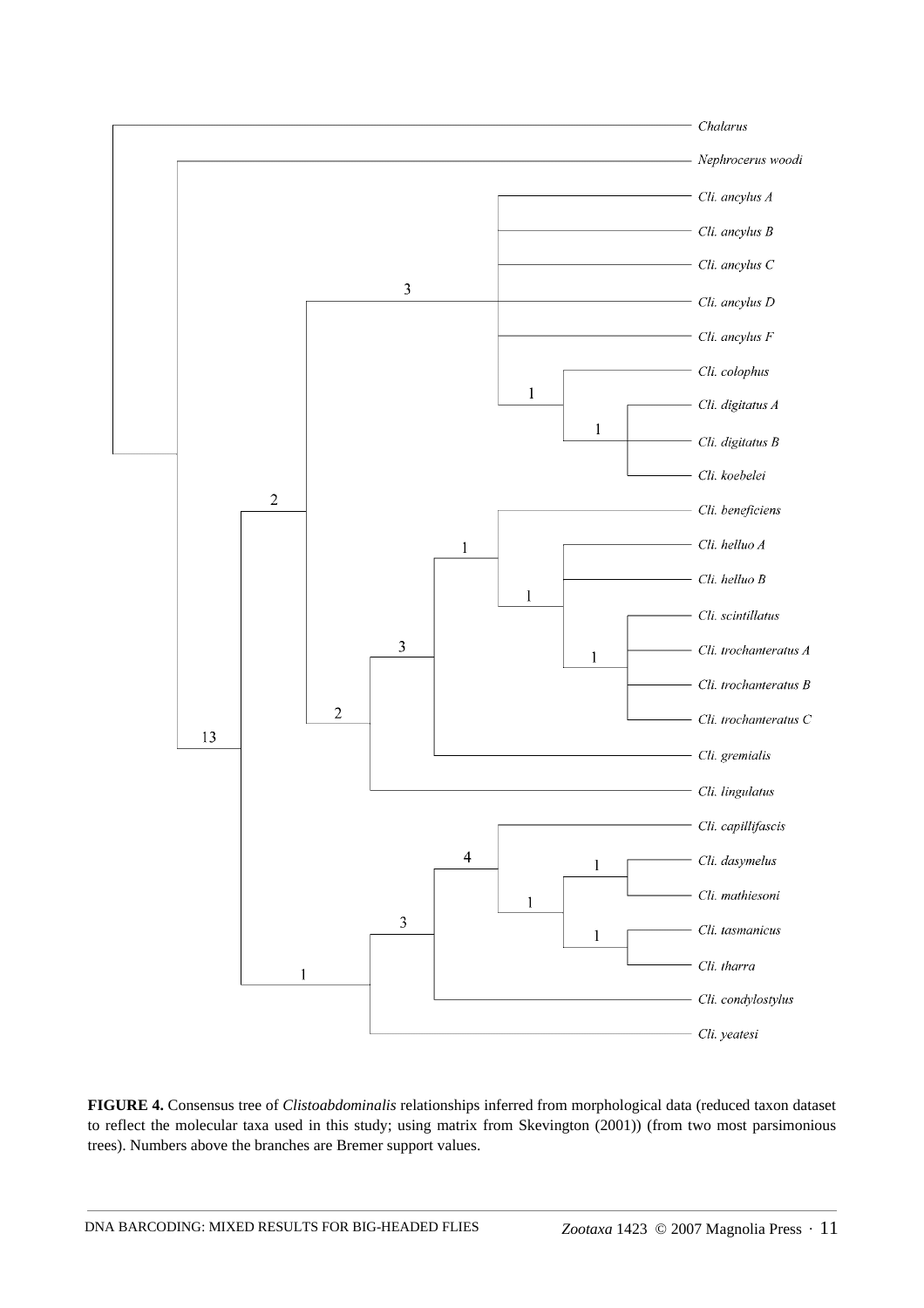

**FIGURE 5.** Consensus tree of *Clistoabdominalis* relationships inferred from morphological and molecular (*cox1*) data (from two most parsimonious trees; tree length = 1219, CI excluding uninformative characters =  $0.33$ , RI =  $0.42$ ). Morphological data was taken from Skevington (2001). Numbers above the branches are partitioned Bremer support values; the first partition represents branch support conveyed from morphological data, the second represents support conveyed from *cox1* data. Numbers below the branches are bootstrap values.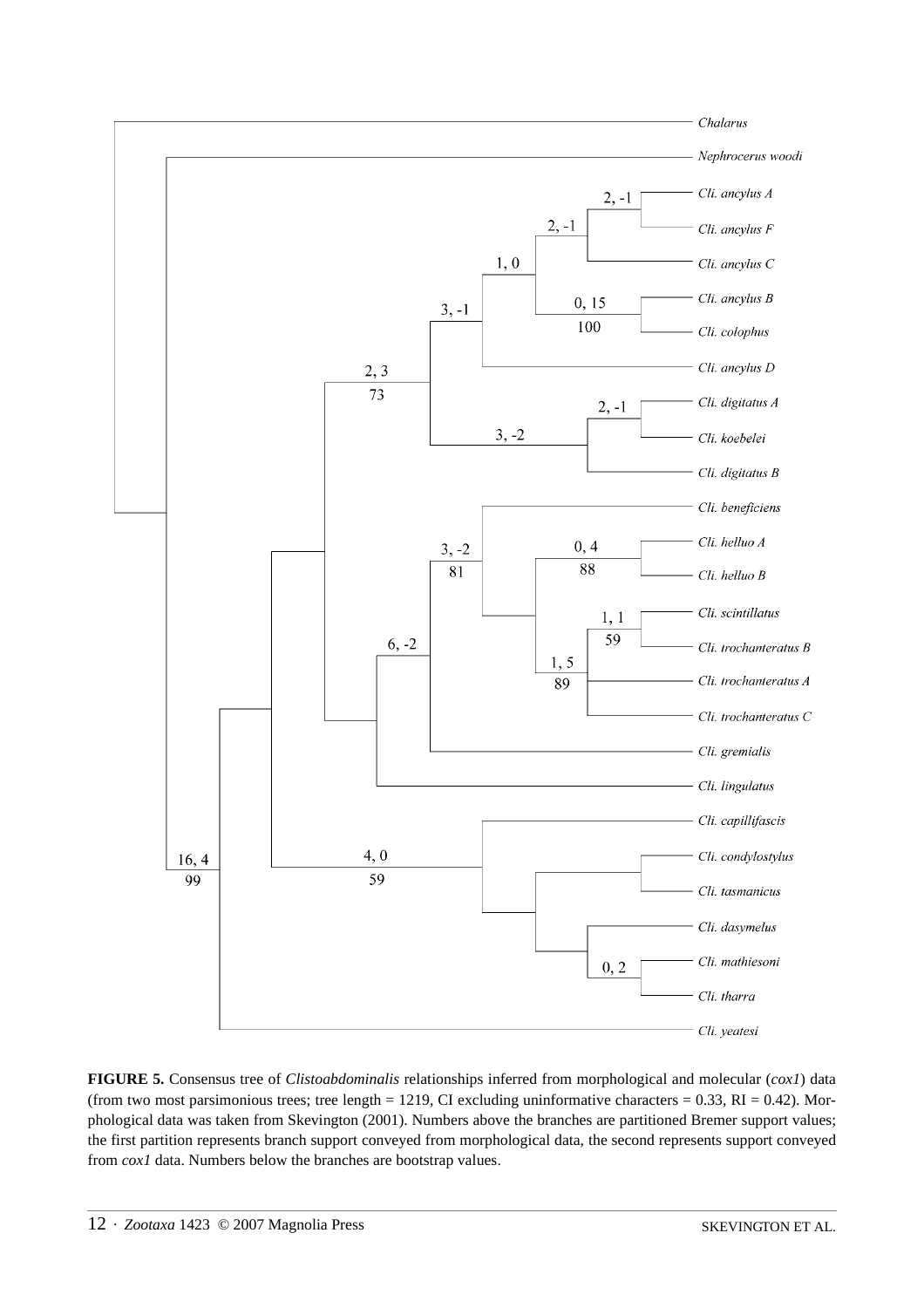#### **Discussion**

#### *Overview*

Morphological systematic research on Pipunculidae has been evolving since the description of the first pipunculid in 1802 by Latreille (*Pipunculus campestris*). The type series for this first described pipunculid contains three syntypes in what we now recognize as three genera (unpublished data). In those early days of pipunculid taxonomy species concepts were based on very broad similarities. Later, scientists used a suite of external features including colour, antennal shape, comparisons of wing venation, etc. to aid in species discovery. Many of these characters are now considered to be too variable to be of much use and scientists now typically circumscribe species based primarily on male genitalia. Despite the apparent improvements and evolution of taxonomy in the group, there have been few independent tests of species concepts using alternate data sets. Jervis (1992) was one of the few who combined ecological data and morphology with a revision of *Chalarus*. The ability to apply molecular data to these problems has been available for many years now but the only work that even skirted around the issue of species concepts in the family was by Skevington and Yeates (2000). This was a phylogenetic analysis but it applied 12S and 16S data to the problem and explored some of the intraspecific and interspecific mitochondrial variation in a few chosen exemplars. Very recently, Skevington (2006) applied *cox1* data to test morphological species concepts within Australasian and Oceanian species of *Collinias* Aczél, 1940. This was the first paper to apply barcoding data as part of a Diptera revision and actually follows the work presented in this paper.

This paper and Skevington (2006) are the first to truly test some of our species concepts for pipunculids and were conducted with a dual purpose in mind. It also serves to test the concept of DNA Barcoding proposed by Hebert et al. (2003a). We could have used a variety of genes to test species concepts in the family, but we really wanted to see if *cox1* would do the job as proposed. We feel that if two essentially independent datasets support the same species concepts, we can consider these concepts to be robust. When these two datasets are contradictory or uninformative, another dataset will have to be applied. We did not attempt to apply other datasets here as we simply set out to see how much of the species diversity within two lineages of Pipunculidae can be clearly described using morphology and *cox1*.

## *Clistoabdominalis*

In Skevington (2001), several potential species complexes or species with unusual disjunct ranges were noted. It was assumed that more species might be found in these lineages if other data sets (such as molecular data) were explored. Based on morphology, species complexes were suspected in what were treated as the following species: *Cli. ancylus*, *Cli. helluo*, *Cli. lingulatus* Skevington, 2001, *Cli. mathiesoni*, *Cli. nutatus* Skevington, 2001, *Cli. octiparvus* Skevington, 2001, and *Cli. trochanteratus*. Regional differences in behaviour in *Cli. helluo* (with some populations using hilltop aggregation sites and others not exhibiting this mating behaviour) were also suspicious and may be explained by the presence of more than one species in what was treated as one. As seen from the data presented above, these suspicions were well founded. In contrast to this, the *koebelei* group posed an interesting problem. With the exception of *Cli. ancylus* and its variants, the included species were so similar that Skevington (2001) considered that they could all be one variable species. In particular, *Clistoabdominalis digitatus* and *Cli. koebelei* are so similar that Skevington (2001) suggested that they could be conspecific. He suggested testing the species concepts of these species using molecular data. In fact, from the results shown above, molecular data support the existence of these two species and even support the existence of another cryptic species within what was treated as *Cli. digitatus*. Even more extreme is the example of *Clistoabdominalis ancylus* (also part of the *koebelei* group) that based on the results above is likely a complex of five or more species. The following section examines the putative new species of *Clistoabdominalis* supported by *cox1* data.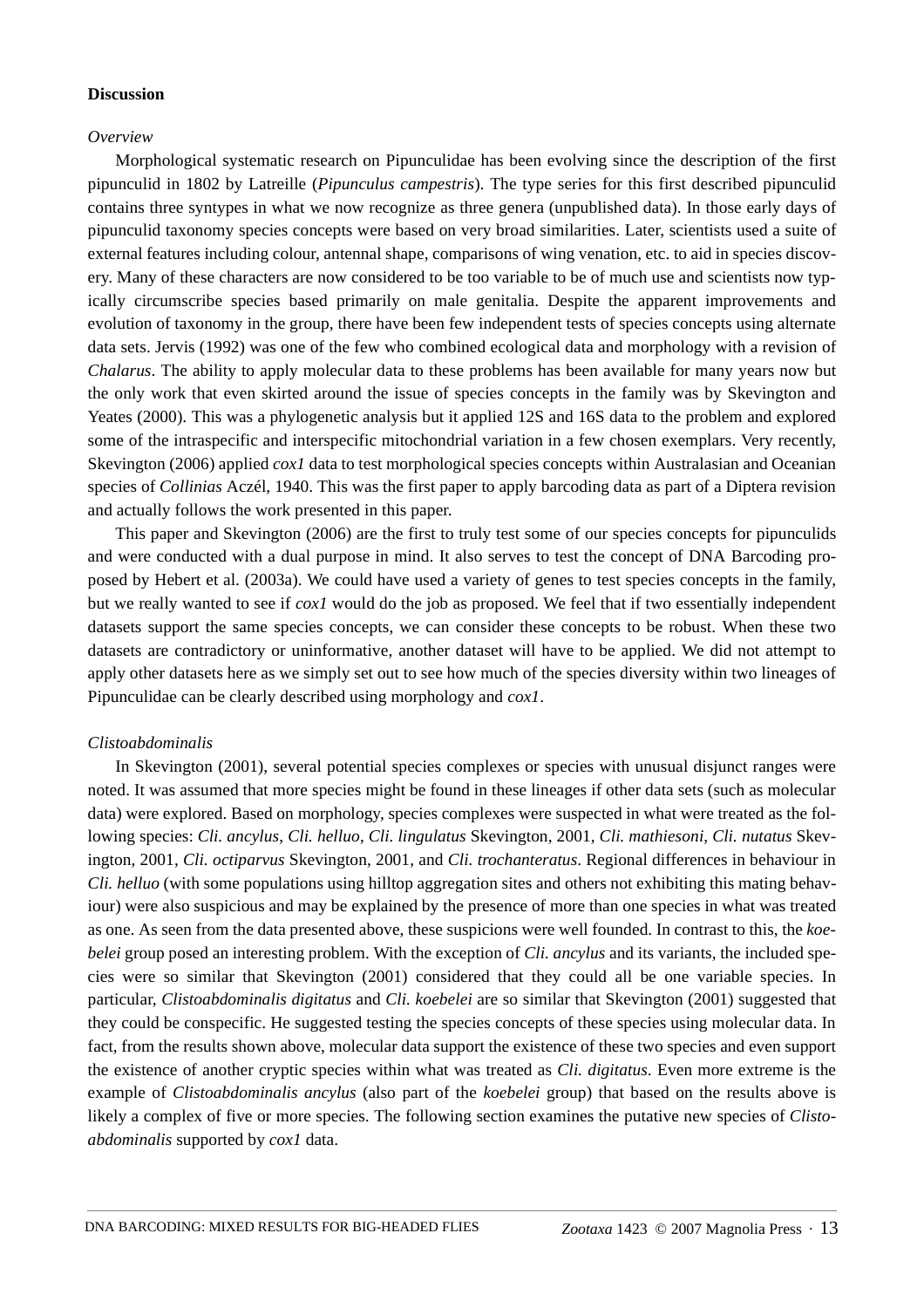# *Exploration of the Putative New Species of Clistoabdominalis*

*Cli. ancylus* complex. This 'species' was clearly marked as a problem and potential complex by Skevington (2001). For this reason, we sampled this group more heavily than any other in this study. We are now confident that this group includes five to six species (likely five), here treated as A, B, C, D, E and F. Uncorrected pairwise sequence divergences for *cox1* between these species is from 9.1 to12.2%. Species A (*Cli. ancylus* s.s.) has 2 morphological forms, A1 and A2. These forms are sympatric and *cox1* data suggest that they are a single species (pairwise distances 0 to 1.4%). They are restricted to dry sclerophyll forest. Compared to A1, A2 has a wider subepandrial sclerite, the horn on the right surstylus is wider and the surstyli are more concave, particularly the right surstylus. This was considered to be part of normal genitalic variation by Skevington (2001). Based on the discovery of several cryptic species supported by similar amounts of morphological variation and by the molecular data, this is now less clearly variation. More gene regions will have to be investigated to find out whether the forms A1 and A2 represent different species. However, in this instance, we suspect that they are truly one species as suggested by the small amount of variation within *cox1* and based on the fact that they always co-occur in space and time. Species B is ecologically separate from species A and occurs only in rainforest. Species B also has a wider subepandrial sclerite than A1 (similar to A2). The horn on the right surstylus is the most distinctive autapomorphy – it is bent forward at  $90^\circ$  and is short and thick. The horn on sternite 6 is also narrower than other species in the complex. The ejaculatory ducts also appear to be slightly thicker and specimens are smaller than in all other species of the complex. Species C also appears to be restricted to rainforest; however, a specimen from Mt. Coot-tha was captured in dry sclerophyll forest. It may have come up to the hilltop where it was collected from nearby rainforest. This species is distinctive externally and has bright yellow antennae, legs and surstyli. The surstyli are proportionally larger than those in species A and B and are most similar in shape to A1. Form D is morphologically identical to Form A1 and despite being genetically distinct is almost certainly not a new species. We suspect that this is a sequencing error. The macerated genitalia are all that remain of this specimen. Tissue remaining after the initial extraction was submitted to another lab for independent analysis (to test these unexpected results) and was lost. Thus unless more material matching the *cox1* signature for Form D turn up, we will never be able to re-examine this. Specimen 9735 (species F) was an unknown female that we were hoping to place. It turns out that it is likely another new species. There are no males from this site (a hilltop surrounded by heath habitat – Mount Tempest, Morteon Island, Queensland). We have two other females, possibly of this cryptic species, from heath habitat on Bribie Island. More material, including males, is needed to find out more about this possible species. Species E was not sequenced and is not included in Figure 1. Despite this, based on the minor morphological characteristics used to separate the species above, species E is clearly different. It is another rainforest species, intermediate between species B and C and one of the main reasons that Skevington (2001) could not separate *Cli. ancylus* into its true constituents. Externally it has yellow legs with black medial bands (intermediate between C and the other species). The antennae and surstyli are yellowish brown (also intermediate). The surstyli are large as in species C but slightly different in shape from all other species (very subtle and difficult to quantify). The horn on sternite 6 is much thicker than in other species.

So, in summary, we believe that combined support from both *cox1* and morphology indicate the presence of five species in this complex, *Cli. ancylus* s.s. (including forms A1 and A2), species B, species C, species E, and species F. Of these, species B, C and E are in a state where they can be described. The senior author will do this in a separate publication. Given the very subtle differences between the morphology of these species it is easy to see why this would have been an intractable problem using morphology alone. The variation in leg colour appeared to be continuous from C (yellow) to E (yellow and brown) to B and A (brown). The surstyli and the horn on sternite 6 vary subtly between all species but appeared to do so in a continuous fashion until the molecular data were applied. After examining the molecular data, it is clear that morphological variation within species is almost non-existent (except in species A where the surstyli vary from concave to flattened on the dorsal surface). No other characters were found to vary. Skevington (2001) actually considered that his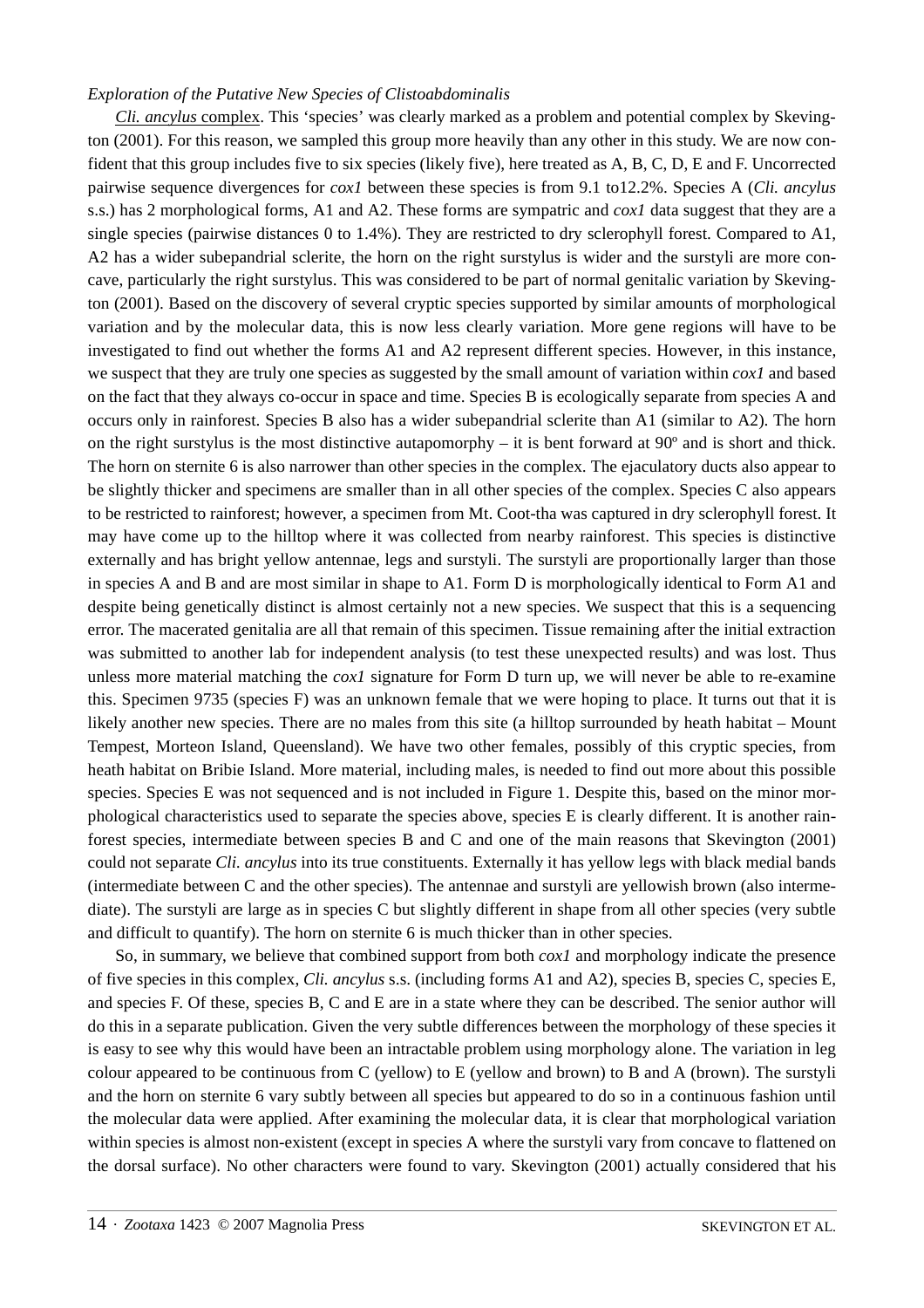species concepts were narrow to the point of being somewhat daring and went to great lengths to justify the complex of species including *Cli. ancylus*, *Cli. digitatus*, *Cli. koebelei* and *Cli. lambkinae* Skevington, 2001. These species are broadly sympatric, are sibling taxa and essentially differ only in the shape of the surstyli, the shape of the hook on the right surstylus and the shape of the horn on sternite 6. Colleagues questioned the authenticity of these taxa being species and it was suggested that they might be only one species with polymorphic genitalia. Skevington (2001) would never have considered breaking this already morphologically questionable group of species into an additional five or more species (four more from *Cli. ancylus* s.s. and one more from *Cli. digitatus* s.s.). He suggested that molecular data should be applied to the group to test the species concepts. Together with morphology we now have a good idea of the diversity represented within this group.

*Cli. digitatus* complex. This was not considered by Skevington (2001) to be a complex of species. Despite this, we are now confident that this group includes two to three species (likely two), here treated as A, B and C. Species A and B are clearly different based on *cox1* data (11.7–12.6% different). They can also be distinguished by morphology based on the shape of the hook on the right surstylus (this hook has two projections and has a wider, stubbier proximal projection on species A) and the size of the hairy projection on the right surstylus (shorter in species A). Form C could be treated as variation in A or as a separate entity. The molecular data are inconclusive here (2.4% different) and the morphological data are no better. The only difference detected between Species A and Form C is the very subtle difference in the hook on the right surstylus (slightly stubbier in Form C). Examination of more material would likely show that this slight morphological difference can be explained by variation.

Surprisingly, Species A and B do not cluster together in either the phenetic or parsimony analyses (Figs 1– 3). These are clearly sister taxa based on morphology and we have little doubt that additional molecular data would support this hypothesis (it is supported by the total evidence analysis in Fig. 5). We believe that species B is *Cli. digitatus* (s.s.) but the type must be consulted to confirm this. The first author will describe species A in a separate publication.

*Cli. koebelei*. This may or may not represent a complex of species. Molecular data supports the existence of one to two species (likely one). Uncorrected pairwise sequence divergences for *cox1* between the *Cli. koebelei* specimens was 2.3%. No variation in male genitalia or external morphology was detected.

*Cli. helluo* complex. Skevington (2001) noted variation in the surstyli and in sternite 6 of *Cli. helluo* leading him to conclude that more than one species may be involved here. Molecular data clearly support the existence of two species, A and B (9.5–10.6% different). The two species involved in this study show no external differences. There is minor variation in size of ridge on the right surstylus and size of protuberances on sternite 6, but these differences are not quantifiable and intermediates do occur (i.e. at this point we can find no discrete differences). More molecular sampling will be required to help determine if more species are involved and if morphological variation can be broken into discrete states. Re-examination of females may provide additional data. We have no female of species A available at this time. The name-bearing specimen may belong to Species B but the type will have to be consulted and additional *cox1* sequences will have to be collected before more species are described from this complex.

*Cli. trochanteratus* complex. This is a particularly problematic species morphologically. It has the largest range of any species of *Clistoabdominalis* (Algeria, Australia, Egypt, Israel, Japan, Laos, Sudan, Thailand and Turkey) and the surstyli show subtle, but considerable variation throughout the range. This was treated as clinal variation by Kehlmaier (2005) and Skevington (2001) but both recognized that this could be a complex of species. Unpublished work by Skevington on Fijian Pipunculidae has discovered a further array of species involved in this complex. Unlike in other regions, these Fijian taxa have external differences that support their species status. Molecular data will be applied to the Fijian taxa in an attempt to avoid under representation of species diversity as has occurred in previous revisions.

Based on the limited number of *Cli. trochanteratus* populations sampled here, support exists for two to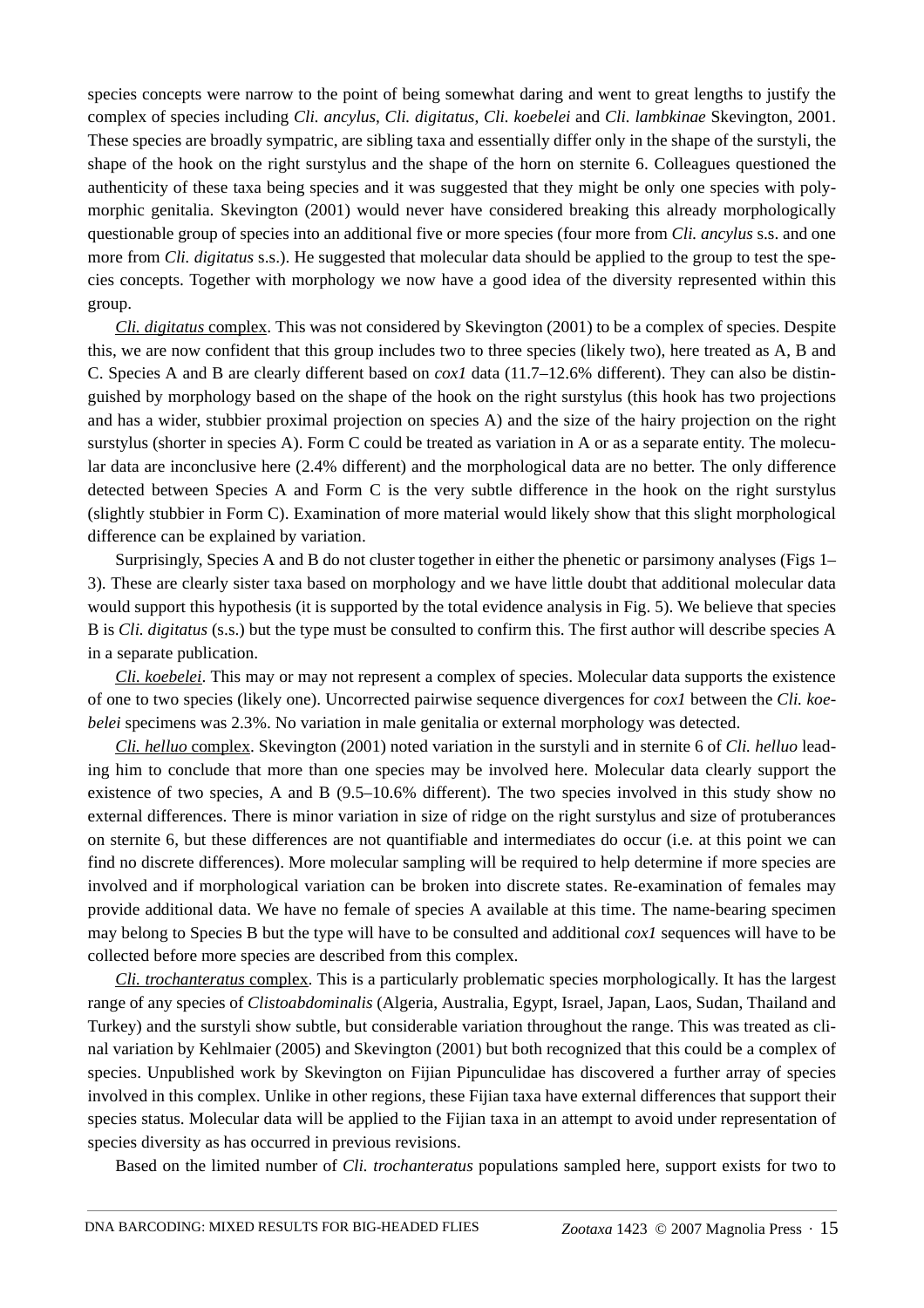three species. Given the large range and variation within *Cli. trochanteratus*, it is likely that many more species exist. Of the specimens examined for this study, variation is restricted to the surstyli. No other variation was detected (no other external or internal variation in males, no ovipositor variation in females). Surstyli variation is subtle, but in concert with the molecular data it suggests that there are actually three or more species present in this complex in Australia alone. Note that this taxon was described from specimens collected in Egypt. Therefore it is very likely that all forms of *Cli. trochanteratus* present in this study or in Australia might turn out to be new to science. The molecular data alone support the existence of three species, A, B and C. Species A appears to be the most widespread and sequence divergences of 1.2 to 1.4% exists within the four specimens sampled. Species B is 7.9 to 9.3% different from the other species and is almost certainly an undescribed species. Form C represents an unknown female from Cooloola National Park, Queensland. It is surprising that this did not cluster with species A (two specimens of species A are from the same site). This may represent a sequencing error and should be repeated. We attempted to re-extract and re-sequence this specimen but were unsuccessful.

More work is clearly required before the species limits of taxa within this difficult complex will be resolved. Obtaining fresh material (or even relatively recently collected material) from specimens throughout the large range of this species will be a major obstacle to progress on this lineage. Work may have to be carried out regionally.

*Cli. tharra*. As with *Cli. koebelei*, this may or may not represent a complex of species. Molecular data supports the existence of one to two species (likely one). Uncorrected pairwise sequence divergences for *cox1* between the *Cli. tharra* specimens was 2.0%. No variation in male genitalia or external morphology was detected.

*Cli. capillifascis*. As with *Cli. koebelei* and *Cli. tharra*, this may or may not represent a complex of species. Molecular data supports the existence of one to two species (likely one). Sequence divergences between the *Cli. capillifascis* specimens was 3.7%. This is quite high for intraspecific variation, but no variation in male genitalia or external morphology was detected. More population sampling using *cox1* should be attempted to explore this high level of variation.

The *cox1* results for *Clistoabdominalis* are encouraging and suggest that Skevington (2001) was overly conservative when applying morphological species concepts to the group. When used in tandem as we have done here, *cox1* data and morphological data may resolve many of the species issues in a revision, leading to strongly supported concepts. With our limited sampling focusing on previously recognized problems, we have additional support for at least eight putative undescribed species of *Clistoabdominalis*. Denser molecular sampling will almost certainly uncover several more species in this group, leading us to believe that over 40 species exist in Australia. The clear take-home message here is that neither DNA Barcoding nor morphology alone can resolve all of the problems in revising this genus, but together they resolve most of the problems and leave only a few open questions for further research to resolve. There are two considerable problems left for those of us who would like to apply the extra molecular dataset to all of our revisions. First, do we have enough high quality specimens that will yield the needed DNA? Although this problem would have been minor in the revision of Australian *Clistoabdominalis* (because Skevington collected most of the species and over half of the specimens that went into the revision since 1997), the problem may be insurmountable in some groups where fresh material is simply unavailable. The work on *Nephrocerus* discussed below serves to illustrate this problem. Second, can we afford the extra cost of applying these data. We estimate that it would cost approximately \$6,000.00 for a dataset complete enough to thoroughly treat *cox1* for Australian *Clistoabdominalis* (40 species X an average of 10 specimens per species at a cost of about \$15 per specimen. Note that this does not allow for failed sequences that cost just as much. The failure rate will presumably be lower when conducted by a specialized lab with massive throughput and experience with this gene – see Hajibabaei et al. (2005) for example). Even if these costs can be cut in half through advances in PCR and sequencing, this is still a substantial increase in cost to a relatively inexpensive discipline. Despite this, the data are worth the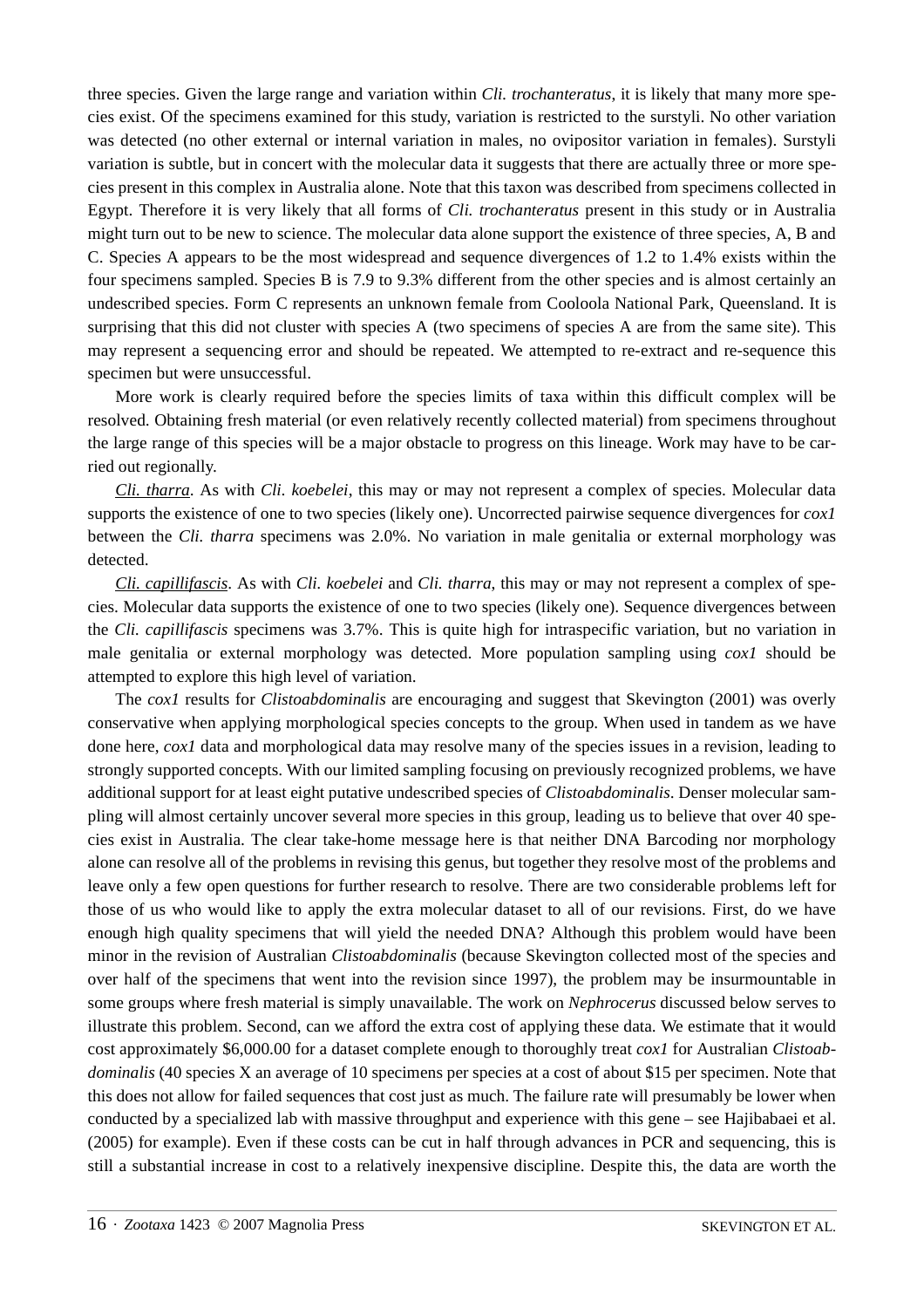cost and systematists should lobby for the funding needed to better represent their science. Otherwise, our revisions will require revision before the ink is dry. DNA Barcoding is **not** a panacea, but **in tandem** with morphology it will develop an amount of synergy that helps to move systematics that much closer to understanding the true diversity of the world and as a result will allow us to ask much more detailed questions about the evolution, biogeography and ecology of the taxa that we study. There will always be taxonomic questions remaining that require further work, but future research can focus on these specific questions rather than forcing us to embark on repeated generic revisions.

#### *Clistoabdominalis phylogeny*

So how does *cox1* perform in reconstructing the phylogenetic relationships of Australian *Clistoabdominalis*? In a nutshell, considerably better than we would have expected for part of a single gene. Figure 1 illustrates the *cox1* gene tree constructed using Neighbour Joining. The main species groups recognized in morphological analyses are labelled and unexpected results are highlighted by asterisks (\*). The main structure of the cladogram is supported by the previous morphological analysis by Skevington (2001). Skevington (2001) recognized four main lineages in Australian *Clistoabdominalis* (Fig. 1). Note that although Figure 4 uses only the reduced taxon dataset represented in this paper, the topology of the resulting cladogram is congruent with the published cladogram for all Australian *Clistoabdominalis* species (Skevington, 2001). There are two obvious problems with the molecular phylogeny illustrated in Figs 1–3. The *Clistoabdominalis ancylus* and *Cli. digitatus* complexes are not monophyletic. This is not a phenetic (i.e. neighbour joining) problem as successive weighting from the parsimony analysis produces similar results (Fig. 3). It is clearly a result of weak signal. The unweighted parsimony analysis cannot resolve the relationships between the major lineages and the consensus (Fig. 2) reflects this lack of data. Combining the molecular data with morphological data in a total evidence analysis overcomes this shortcoming and results in monophyletic lineages as would be expected.

Another incongruence with Skevington's (2001) analysis is the position of *Cli. lingulatus* outside of the *helluo* group (in all analyses, Figs 1–5). It is close to the same position as hypothesized by Skevington (2001), but instead of being the sister to *helluo* group taxa it is the sister to the *helluo* and *koebelei* groups. The position of the *nutatus* group as the sister to all other Australian *Clistoabdominalis* is also only one step longer than in Skevington's original hypothesis. All of the other inconsistencies of the *cox1* data in relation to Skevington's (2001) morphological analysis are in a part of the cladogram that he had little personal confidence in (the *scalenus* group). The combined analysis (Fig. 5) indicates that relationships within the *scalenus* group possess most of the conflicting data in our hypothesis. Addition of more *scalenus* group exemplars and addition of the putatively basal *Cli. monas* (Perkins, 1905) and *Cli. collessi* (Skevington, 2001) would help with resolution in this part of the tree. It is unclear whether the molecular or morphological signal (or neither) is more likely to represent the true phylogeny of the *scalenus* group.

In summary, with this new dataset essentially supporting Skevington's (2001) overall phylogeny of Australian *Clistoabdominalis*, and with a more robust total evidence analysis, we are now more confident of this hypothesis, particularly relationships within the *helluo* group.

#### *Nephrocerus*

Based on uncorrected pairwise sequence divergences for *cox1*, *Nephrocerus* have accrued fewer molecular differences than species of *Clistoabdominalis*. Despite this, many of the species could still be diagnosed by *cox1* (~4 to 8% difference between several taxa). Speciation within the two Nearctic clades of *Nephrocerus* must have been recent as molecular variation within these groups is very low. Within the *slossonae* group, *N. corpulentus* and *N. slossonae* are indistinguishable with *cox1* (0.2 to 0.8 percent different; no fixed molecular character differences). Similarly, within the *daeckei* group, *N. atrapilus*, *N. daeckei* and *N. woodi* are also indistinguishable with *cox1* (0.3 to 1.2 percent different; no fixed molecular character differences). *Nephro-*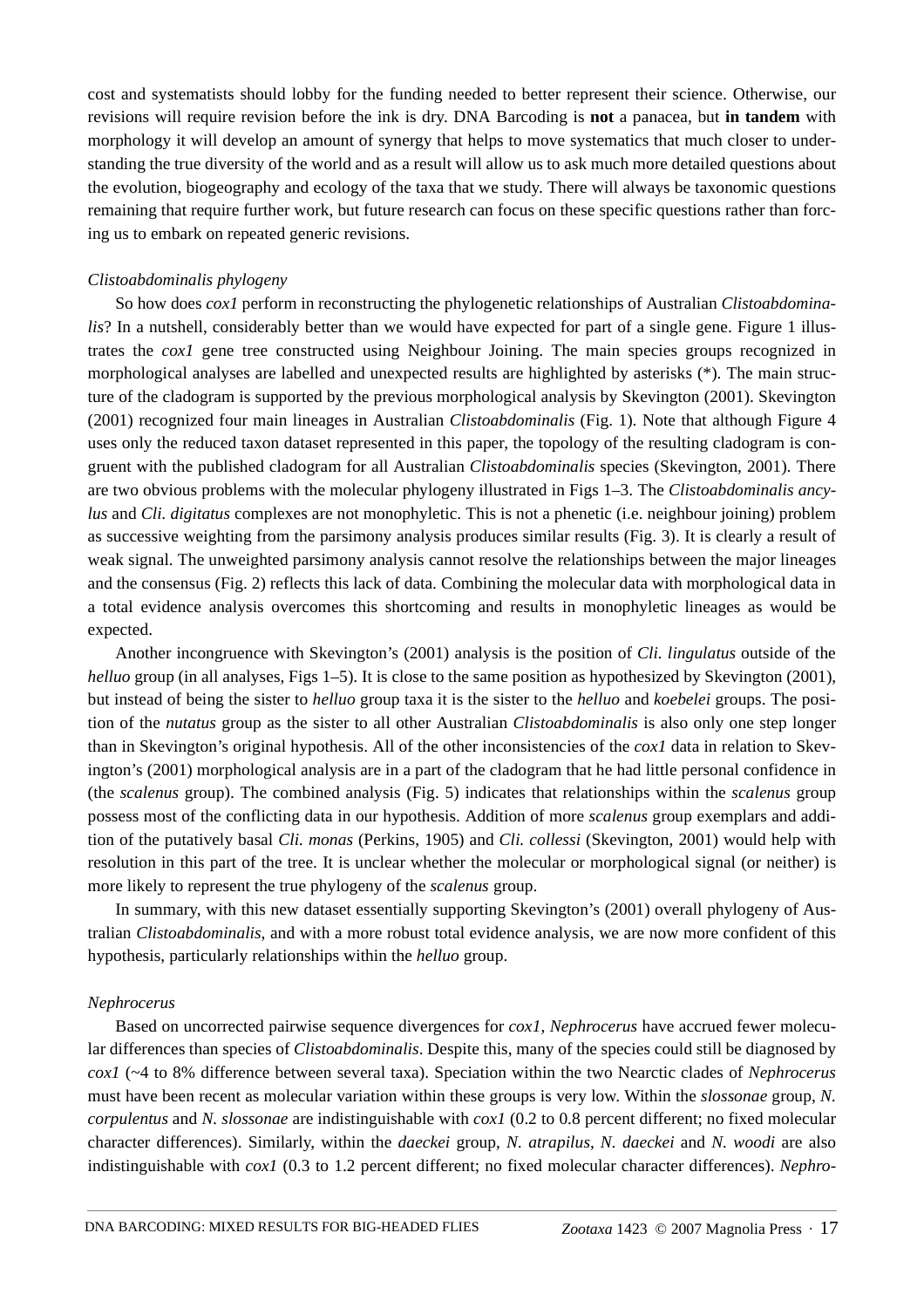*cerus acanthostylus* is only weakly differentiated from other members of the *daeckei* group. As this sequence was based on a short, unidirectional sequence, it may not be reliable. Attempts to sequence the other strand failed as did attempts to sequence other *N. acanthostylus* specimens. Until a good sequence of this species is available to repeat our findings, placement of this taxon should be considered tentative.

Molecular data support the contention that the *slossonae* group includes the common European taxa. This hypothesis is not born out by morphology. The Palaearctic taxa would be placed in the *daeckei* group based on the black bristles on the abdomen and coxae. This hypothesis should be tested using multiple genes and additional Palaearctic taxa. The repercussions of this hypothesis are interesting. It suggests that the two North American lineages of *Nephrocerus* arrived through separate colonization events, and have independently undergone recent bursts of speciation leading to morphologically distinct species, but little *cox1* differentiation. We suspected a rapid radiation within Nearctic *Nephrocerus*, but two independent, parallel bursts of speciation would be somewhat surprising. It is conceivable that some type of environmental pressure on *cox1* is preventing modification of this gene within the Nearctic Region. We believe that this is unlikely given the two independent origins of the Nearctic taxa and the fact that Palaearctic and Nearctic environmental pressures are likely to be similar. It is more parsimonious to accept that there have been two independent bursts of speciation. Again, data from additional genes would serve to test this hypothesis.

Another obvious hypothesis generated by examining the molecular data is that Skevington's (2005) species concepts for *Nephrocerus* are too narrow and the traditional taxa recognized by Johnson (*N. slossonae* and *N. daeckei*), plus perhaps *N. acanthostylus*, are the only valid Nearctic species. This is possible but unlikely. Several discrete characters (both male and female) make it easy to separate *N. slossonae* from *N. corpulentus* (circlet of bristles on apex of hind tibiae different, epandrium and surstyli shapes different, ovipositor shape distinctive). *Nephrocerus acanthostylus* is very easy to diagnose and is undoubtedly a valid species (based on unique scutellum, proepisternum and tergite 1 colouration, a specialized bristle patch on hind tibia, a distinctive hook on the left surstylus of the male, the unique shape of both surstyli, and the distinctive stubby ovipositor in the female). Species in the *daeckei* group are much harder to diagnose. Females are indistinguishable. The most distinctive species is *N. atrapilus* Skevington (based on a stubby, pointed lobe on the right surstylus). *Nephrocerus daeckei* and *N. woodi* are very similar and can be differentiated only on the basis of subtle differences in the shape of the surstylus. Despite the similarity, Skevington (2005) considered that there were more species in this group that were closely allied to these two species (including a species in Mexico known only from females and a species from the SE USA that varied so slightly he was unwilling to describe it without additional material). A large series of *N. atrapilus* reared from two species of *Tipula* Linnaeus, 1758 and a small series of *N. daeckei* reared from another host provide ecological support for the existence of these species (Koenig and Young 2006; Skevington 2005). If the differences that Skevington (2005) described can be attributed to polymorphism or variation, these series of reared specimens (n=26) would undoubtedly have exhibited this. In fact, there is no variation in the reared material.

## **Summary**

The important points illustrated by these datasets is that DNA Barcoding is a powerful tool that can provide positive feedback to the revisionary process (when molecular distances are large and discrete). However, negative data are uninformative. As illustrated by *Nephrocerus*, using *cox1* to refute species concepts when the molecular distances are small would be a mistake. Similarly, setting a numerical limit as to what constitutes a species is foolhardy. Although this might work for the majority of species, it will conceal true diversity in groups like *Nephrocerus* and will invent diversity that is not there as appears to be the case in *Cli. capillifascis* and *Cli. tharra*.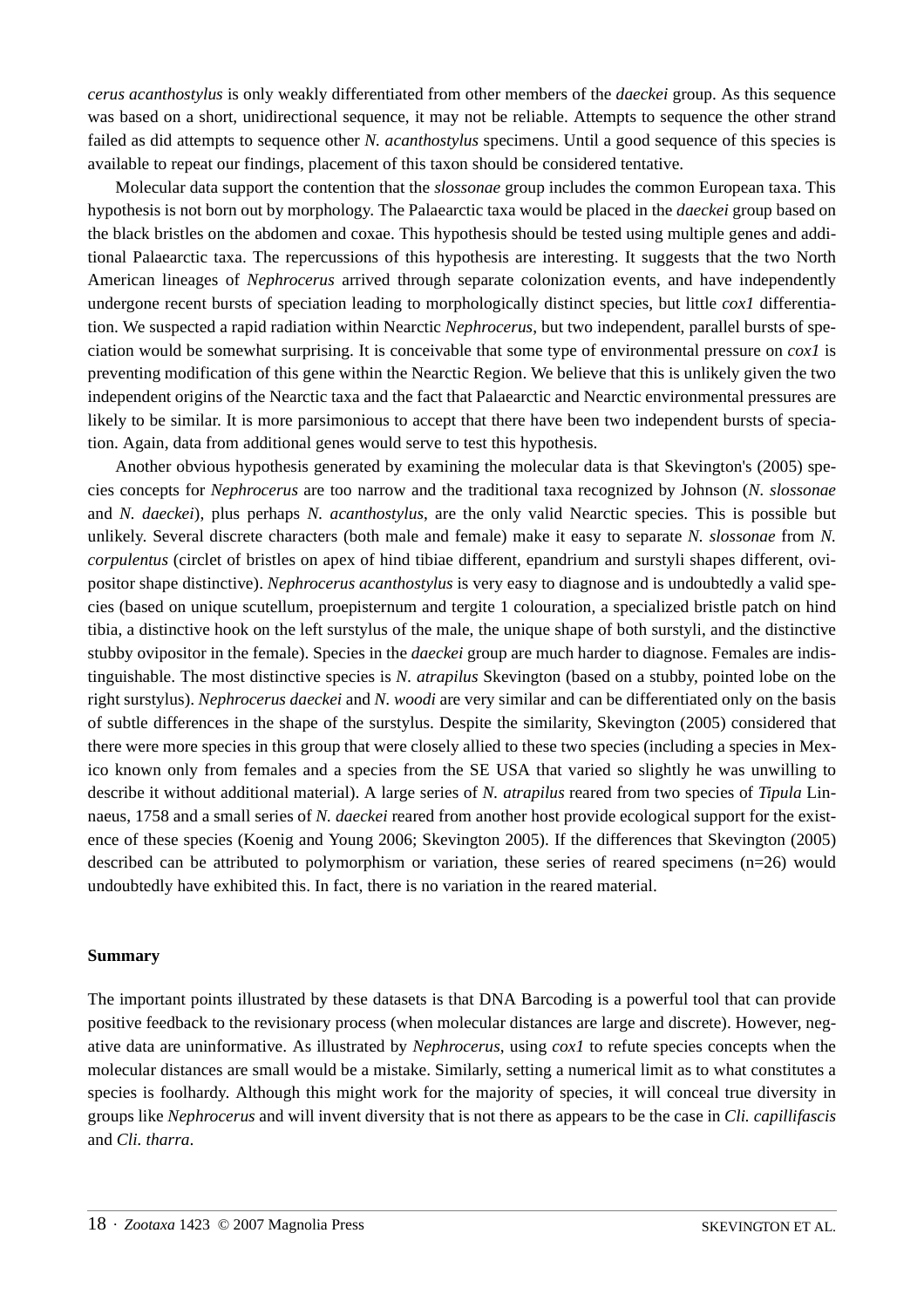We thus support the use of this tool when possible in revisions but caution the cavalier use of it as a primary data source. There is a great benefit to using one gene in as many studies as possible (for diagnostic purposes). If these data were available for most pipunculid species and incoporated in up-to-date revisionary papers we have little doubt that ecological and applied studies would be routinely investigating this biologically fascinating group of flies. In the meantime, the taxonomic impediment in the group is still considerable with even recent revisions such as that conducted by Skevington (2001) far from achieving an accurate representation of the true faunal diversity. As such, we encourage extra funding for systematic research to pay for this added data and to allow systematists to describe better the true diversity of our planet. However, we want to emphasize that sponsoring molecular methods should in no means result in a decrease of financial resources available for traditional morphological work, as it has been, is and will be the primary source of taxonomic information. Note that when molecular data are applied in combination with morphology, these extra data will not accelerate the description of new species as suggested by Hebert et al. (2003a), they will actually slow the process somewhat – although this may be minimized if the work is shared between a primarily morphological and a predominantly molecular research group. Such a slow-down should not be perceived to be too much of a problem since the hypotheses proposed are certain to be stronger; it simply illustrates the need for more systematists as we continue to struggle to support this fundamental basis for all biology.

#### **Acknowledgements**

Thanks to the curators listed in the Materials and Methods section for providing specimens for revision and then allowing us to destructively sample parts of some of these specimens. Scott Kinnee and Tonyan Tian (California Department of Food and Agriculture—CDFA) provided key guidance and advice with respect to molecular techniques. René Luna (CDFA) and Lisa Bartels (CNC) conducted most of the lab work. Funding was provided by both CDFA and Agriculture and Agri-Food Canada (AAFC). Australian specimens were collected under a Queensland National Parks collecting permit (permit number F1/000076/02/SAA).

#### **References**

- Aczél, M.L. (1948) Grundlagen einer monographie der Dorilaiden (Diptera). Dorilaiden-Studien VI. *Acta Zoologica Lilloana*, 6, 5–168.
- Ball, S.L., Hebert, P.D.N., Burian, S.K. & Webb, J.M. (2005) Biological identifications of mayflies (Ephemeroptera) using DNA barcodes. *Journal of the North American Benthological Society*, 24, 508–524.
- Barrett, R.D.H. & Hebert, P.D.N. (2005) Identifying spiders through DNA barcodes. *Canadian Journal of Zoology*, 83, 481–491.
- Bremer, K. (1994) Branch support and tree stability. *Cladistics*, 10, 295–304.
- Caterino, M.S., Cho, S. & Sperling, F.A.H. (2000) The current state of insect molecular systematics: a thriving Tower of Babel. Annual Review of Entomology 45, 1–54.
- Dunn, C.P. (2003) Keeping taxonomy based in morphology. Trends in Ecology and *Evolution*, 18, 270–271.
- Evenhuis, N.L. & Samuelson, G.A. (2004) *The insect and spider collections of the World website*. Bishop Museum, Entomology. Available from: http://hbs.bishopmuseum.org/codens/ (Date of access 6 May 2006).
- Farris, J.S., Källersjo, M., Kluge, A.G. & Bult, C. (1994) Testing significance of incongruence. *Cladistics*, 10, 315–319.
- Felsenstein, J. (1985) Confidence limits on phylogenies: An approach using the bootstrap. *Evolution*, 39, 783–791.
- Folmer, O., Black, M., Hoeh, W., Lutz, R. & Vrijenhoek, R. (1994) DNA primers for amplification of mitochondrial cytochrome c oxidase subunit I from diverse metazoan invertebrates. *Molecular Marine Biology and Biotechnology*, 3, 294–299.
- Gest, H. (1999) Bacterial classification and taxonomy: A "primer" for the new millenium. *Microbiology Today*, 26, 70– 72.
- Hajibabaei, M., deWaard, J.R., Ivanova, N.V., Ratnasingham, S., Dooh, R.T., Kirk, S.L., Mackie, P.M. & Hebert, P.D.N. (2005) Critical factors for assembling a high volume of DNA barcodes. *Philosophical Transactions of the Royal Society B: Biological Sciences*, 360, 1959–1967.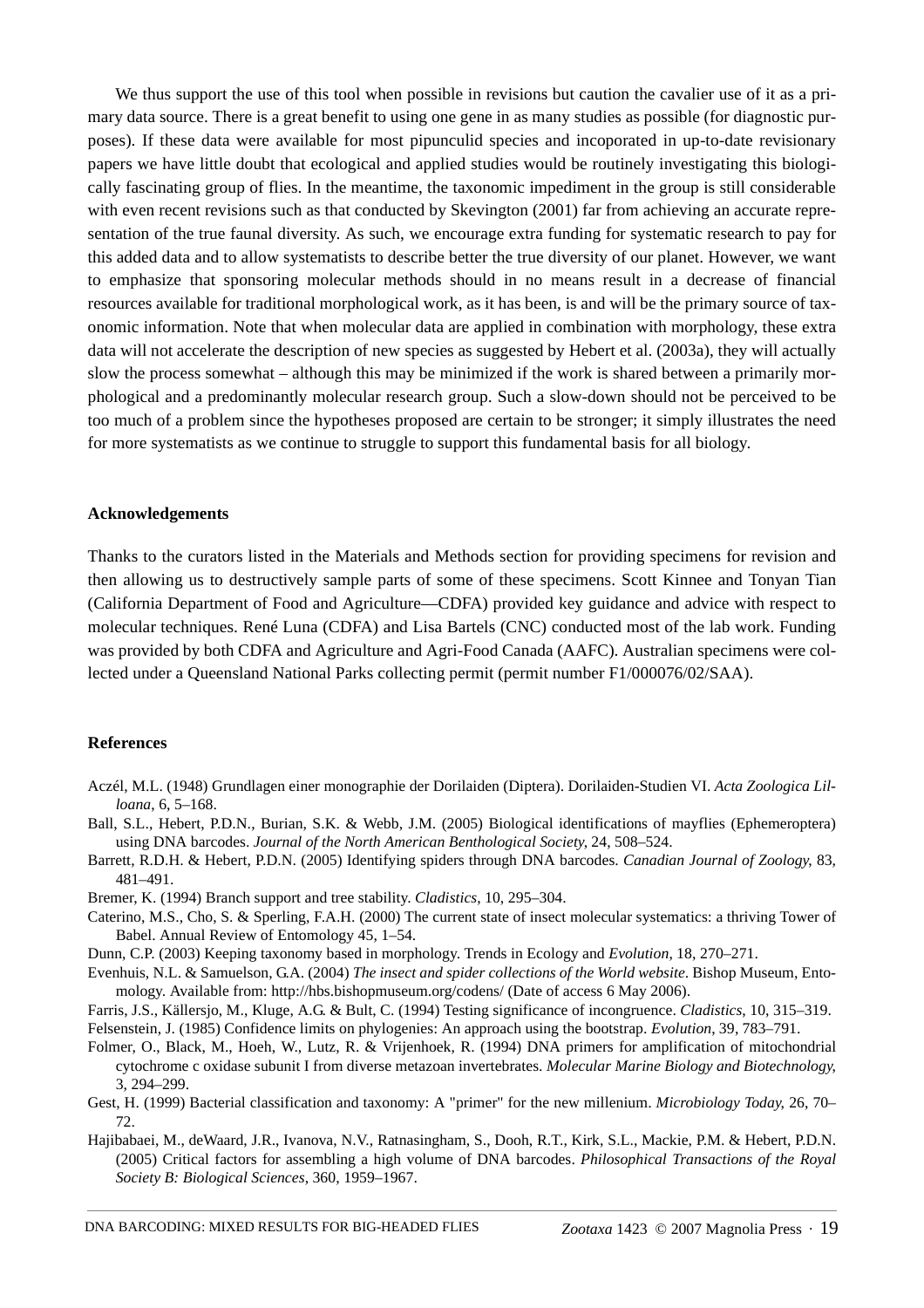- Hajibabaei, M., Janzen, D.H., Burns, J.M., Hallwachs, W. & Hebert, P.D.N. (2006) DNA barcodes distinguish species of tropical Lepidoptera. *Proceedings of the National Academy of Sciences of the United States of America*, 103, 968– 971.
- Hebert, P.D.N., Cywinska, A., Ball, S.L. & deWaard, J.R. (2003a) Biological identifications through DNA barcodes. *Proceedings of the Royal Society of London (B)*, 270, 313–322.

Hebert, P.D.N. & Gregory, T.R. (2005) The promise of DNA barcoding for taxonomy. *Systematic Biology*, 54, 852–859.

- Hebert, P.D.N., Penton, E.H., Burns, J.M., Janzen, D.H. & Hallwachs, W. (2004a) Ten species in one: DNA barcoding reveals cryptic species in the neotropical skipper butterfly *Astraptes fulgerator*. *Proceedings of the National Academy of Sciences of the United States of America*, 101, 14812–14817.
- Hebert, P.D.N., Ratnasingham, S. & deWaard, J.R. (2003b) Barcoding animal life: cytochrome c oxidase subunit 1 divergences among closely related species. *Proceedings of the Royal Society of London, Series B*, 270, S596–599.
- Hebert, P.D.N., Stoeckle, M.Y., Zemlak, T.S. & Francis, C.M. (2004b) Identification of birds through DNA barcodes. *PLoS Biology*, 2, 1657–1663.
- Hogg, I.D. & Hebert, P.D.N. (2004) Biological identification of springtails (Hexapoda: Collembola) from the Canadian Arctic, using mitochondrial DNA barcodes. *The Canadian Journal of Zoology*, 82, 749–754.
- Janzen, D.H., Hajibabaei, M., Burns, J.M., Hallwachs, W., Remigio, E. & Hebert, P.D.N. (2005) Wedding biodiversity inventory of a large and complex Lepidoptera fauna with DNA barcoding. *Philosophical Transactions of the Royal Society B: Biological Sciences*, 360, 1835–1845.
- Jervis, M.A. (1992) A taxonomic revision of the pipunculid fly genus *Chalarus* Walker, with particular reference to the European fauna. *Zoological Journal of the Linnean Society*, 105, 243–352.
- Kaila, L. & Ståhls, G. (2006) DNA barcodes: Evaluating the potential of COI to differentiate closely related species of *Elachista* (Lepidoptera: Gelechioidea: Elachistidae) from Australia. *Zootaxa*, 1170, 1–26.
- Kehlmaier, C. (2005) Taxonomic revision of European Eudorylini (Insecta, Diptera, Pipunculidae). *Verhandlungen des Naturwissenschaftlichen Vereins in Hamburg*, 41, 45–353.
- Koenig, D.P. & Young, C.W. (2007) First observation of parasitic relations between big-headed flies, *Nephrocerus* Zetterstedt (Diptera: Pipunculidae) and crane flies, *Tipula* Linnaeus (Diptera: Tupulidae: Tipulinae), with larval and puparial descriptions for the genus *Nephrocerus*. *Proceedings of the Entomological Society of Washington*, 109, 52– 65.
- Lipscomb, D., Platnick, N. & Wheeler, Q. (2003) The intellectual content of taxonomy: a comment on DNA taxonomy. *Trends in Ecology and Evolution*, 18, 65–66.
- Nixon, K.C. & Carpenter, J.M. (1994) On outgroups. *Cladistics*, 9, 413–426.
- Prendini, L. (2005) Comment on "Identifying spiders through DNA barcodes". *Canadian Journal of Zoology*, 83, 498– 504.
- Proudlove, G. & Wood, P.J. (2003) The blind leading the blind: cryptic subterranean species and DNA taxonomy. *Trends in Ecology and Evolution*, 18, 272–273.
- Rafael, J.A. & De Meyer, M. (1992) Generic classification of the family Pipunculidae (Diptera): a cladistic analysis. *Journal of Natural History*, 26, 637–658.
- Scheffer, S.J., Lewis, M.L. & Joshi, R.C. (2006) DNA Barcoding Applied to Invasive Leafminers (Diptera: Agromyzidae) in the Philippines. *Annals of the Entomological Society of America*, 99, 204–210.
- Seberg, O., Humphries, C.J., Knapp, S., Stevenson, D.W., Petersen, G., Scharff, N. & Andersen, N.M. (2003) Shortcuts in systematics? A commentary on DNA-based taxonomy. *Trends in Ecology and Evolution*, 18, 63–65.
- Skevington, J.H. (2001) Revision of Australian *Clistoabdominalis* (Diptera: Pipunculidae). *Invertebrate Taxonomy*, 15, 695–761.
- Skevington, J.H. (2005) Revision of Nearctic *Nephrocerus* Zetterstedt (Diptera: Pipunculidae). *Zootaxa*, 977, 1–36.
- Skevington, J.H. (2006) Revision of Fijian *Collinias* Aczél (Diptera: Pipunculidae). Bishop Museum Occasional Papers: *Fiji Arthropods*. Submitted.
- Skevington, J.H., Goolsby, J.A. & Setamou, M. (2007) New Records of Pipunculidae attacking Proconiine sharpshooters – the implications for parasitism of *Homalodisca coagulata* (Auchenorrhyncha: Cicadellidae: Proconiini). *Southwestern Entomologist*. Submitted.
- Skevington, J.H. & Yeates, D.K. (2000) Phylogeny of the Syrphoidea (Diptera) inferred from mtDNA sequences and morphology with particular reference to classification of the Pipunculidae (Diptera). *Molecular Phylogenetics and Evolution*, 16, 212–224.
- Skevington, J.H. & Yeates, D.K. (2001) Phylogenetic classification of Eudorylini (Diptera: Pipunculidae). *Systematic Entomology*, 26, 421–452.
- Smith, I.M., Fisher, B.L., & Hebert, P.D.N. (2005) DNA barcoding for effective biodiversity assessment of a hyperdiverse arthropod group: The ants of Madagascar. *Philosophical Transactions of the Royal Society B: Biological Sciences*, 360, 1825–1834.
- Smith, M.A., Woodley, N.E., Janzen, D.H., Hallwachs, W. & Hebert, P.D.N. (2006) DNA barcodes reveal cryptic hostspecificity within the presumed polyphagous members of a genus of parasitoid flies (Diptera: Tachinidae). *Proceed-*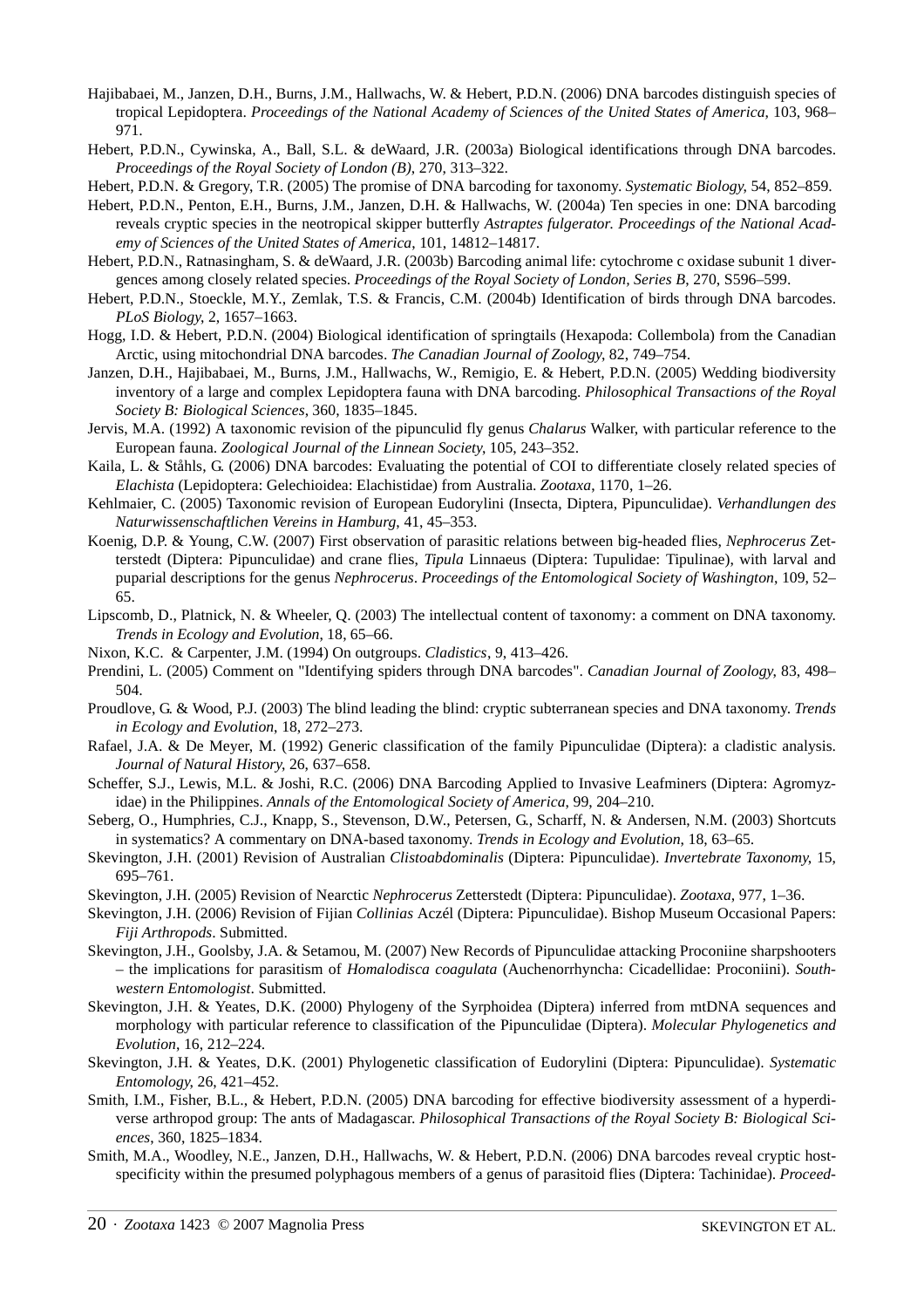*ings of the National Academy of Sciences of the United States of America*, 103, 3657–3662.

Sorenson, M.D. (1999) TreeRot, version 2c. Boston University.

- Sperling, F. (2003) DNA Barcoding: Deus ex Machina. *Newsletter of the Biological Survey of Canada (Terrestrial Arthropods)*, 22, 50–53.
- Swofford, D.L. (2001) PAUP\*. Phylogenetic Analysis Using Parsimony (\*and Other Methods), version 4.0b10. Sinauer Associates, Inc.
- Tautz, D., Arctander, P., Minelli, A., Thomas, R.H. & Vogler, A.P. (2003) A plea for DNA taxonomy. *Trends in Ecology and Evolution*, 18, 70–74.
- Theron, J. & Cloete, T.E. (2000) Molecular Techniques for Determining Microbial Diversity and Community Structure in Natural Environments. *Critical Reviews in Microbiology*, 26, 37–57.
- Vandamme, P., Pot, B., Gillis, M., de Vos, P., Kersters, K. & Swings, J. (1996) Polyphasic taxonomy, a consensus approach to bacterial systematics. *Microbiological Reviews*, 60, 407–438.
- Ward, R.D., Zemlak, T.S., Innes, B.H., Last, P.R. & Hebert, P.D.N. (2005) DNA barcoding Australia's fish species. *Philosophical Transactions of the Royal Society B: Biological Sciences*, 360, 1847–1857.
- Will, K.W. & D. Rubinoff. (2004) Myth of the molecule: DNA barcodes for species cannot replace morphology for identification and classification. *Cladistics*, 20, 47–55.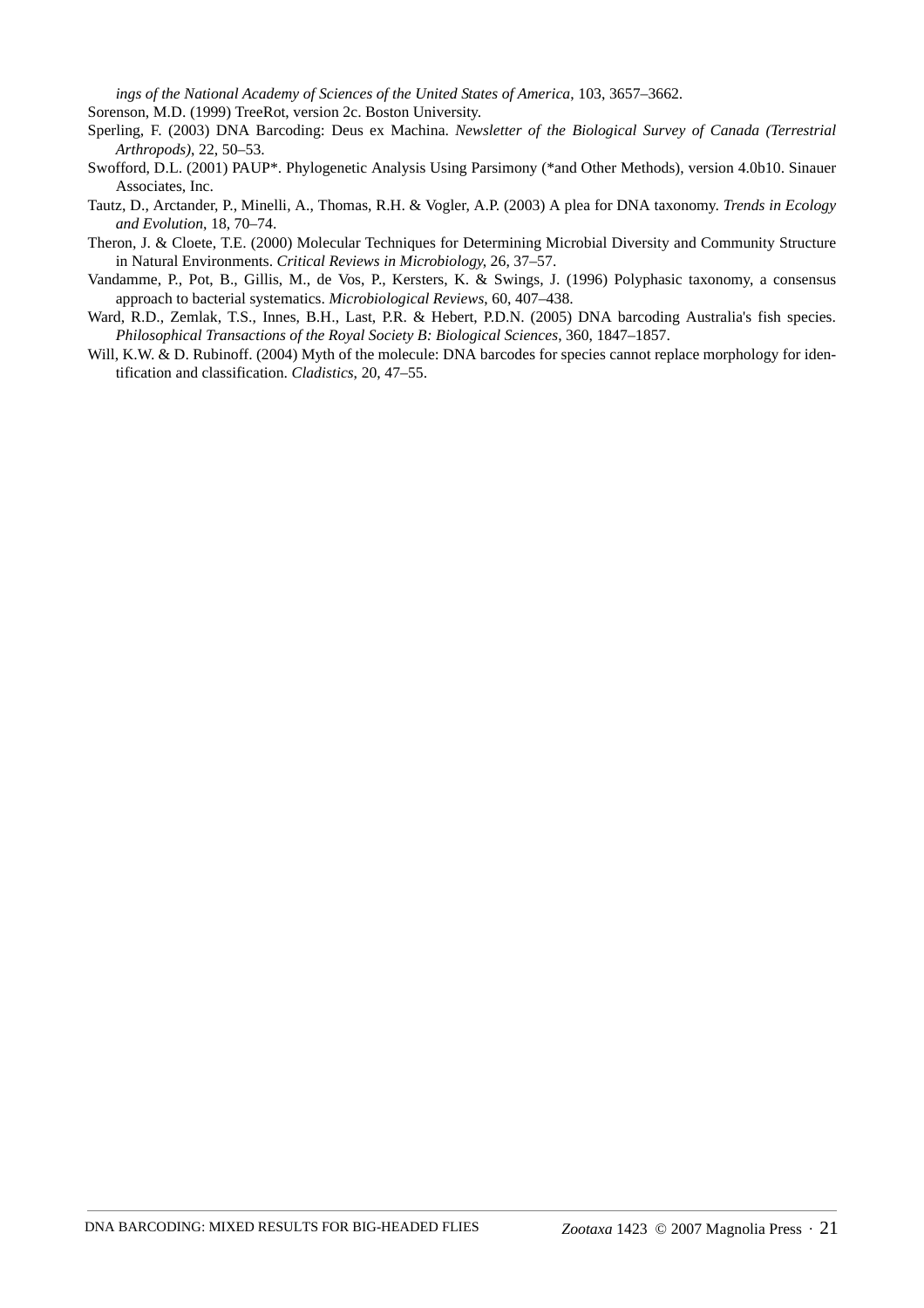**Appendix 1. Voucher data for specimens used in this study.** Data are presented in the following order: genus, specific epithet, author, unique specimen #, sex, country, state, location, latitude, longitude, date, collection and storage methods, notes, Genbank # (deposition).

*Chalarus* **sp.**: JSS13778, male, Canada, Quebec, Vaudreuil Co., Summit of Mount Rigaud, 45°27'59" N, 074°19'35" W, 13.vi.2001, killed in alcohol and stored at -80ºC C, half of thorax used for DNA extraction, DQ337675 (CNC); JSS16429, male, United States, Alaska, Fairbanks, Lake Smith, 64°51'44" N, 147°51'50" W, 13.vi.2005, killed in alcohol and stored at -80ºC C, thorax and legs used for DNA extraction, DQ789673 (CNC); *Clistoabdominalis ancylus* **A:** JSS1353, male, Australia, Queensland, Carnarvon National Park, Mount Moffatt Summit, 25°03'35" S, 148°02'38" E, 29.xi.1997, dried specimen, killed with cyanide, legs taken from dried, pinned specimens for DNA extraction, DQ337639 (UQIC); JSS1669, male, Australia, Queensland, Carnarvon National Park, Mount Moffatt Summit, 25°03'35" S, 148°02'38" E, 27.xi.1997, dried specimen, killed with cyanide, legs taken from dried, pinned specimens for DNA extraction, DQ337633 (UQIC); JSS2504, male, Australia, Queensland, Carnarvon National Park, Mount Moffatt Section, Mount Moffatt Summit, 25°03'35" S, 148°02'38" E, 22.i.1998, dried specimen, killed with cyanide, legs taken from dried, pinned specimens for DNA extraction, DQ337635 (UQIC); JSS2515, male, Australia, Queensland, Carnarvon National Park, Mount Moffatt Section, Mount Moffatt Summit, 25°03'35" S, 148°02'38" E, 22.i.1998, dried specimen, killed with cyanide, legs taken from dried, pinned specimens for DNA extraction, DQ337653 (UQIC); JSS2901, male, Australia, Queensland, Carnarvon National Park, Mount Moffatt Section, Mount Moffatt Summit, 25°03'35" S, 148°02'38" E, 20.i.1998, dried specimen, killed with cyanide, legs taken from dried, pinned specimens for DNA extraction, DQ337636 (UQIC); JSS2975, male, Australia, Queensland, Carnarvon National Park, Mount Moffatt Section, Mount Moffatt Summit, 25°03'35" S, 148°02'38" E, 20.i.1998, dried specimen, killed with cyanide, Legs taken from dried, pinned specimens for DNA extraction, DQ337632 (UQIC); JSS4361, male, Australia, Queensland, Mount Tinbeerwah East of Cooroy, 26°24' S, 152°59' E, 7.xi.1998, dried specimen, killed with cyanide, Legs taken from dried, pinned specimens for DNA extraction, DQ337652 (UQIC); JSS4368, male, Australia, Queensland, Mount Tinbeerwah East of Cooroy, 26°24' S, 152°59' E, 7.xi.1998, dried specimen, killed with cyanide, Legs taken from dried, pinned specimens for DNA extraction, DQ337634 (UQIC); JSS4508, male, Australia, New South Wales, Warrumbungle National Park, Split Rock, 31°17'08" S, 148°59'00" E, 18.i.1999, dried specimen, killed with cyanide, Legs taken from dried, pinned specimens for DNA extraction, DQ337654 (UQIC); JSS4603, male, Australia, Tasmania, Franklin-Gordon Wild River National Park, Donaghy's Hill, 42°11'52" S, 145°55'55" E, 7.i.1999, dried specimen, killed with cyanide, Legs taken from dried, pinned specimens for DNA extraction, DQ337644 (UQIC); JSS7508, male, Australia, Queensland, Barakula State Forest No. 302, Summit Round Mountain, 26°22'13" S, 150°58'09" E, 8.i.2000, dried specimen, killed with cyanide, Legs taken from dried, pinned specimens for DNA extraction, DQ337638 (UQIC); JSS13085, male, Australia, Queensland, Carnarvon National Park, Mount Moffatt Section, Summit of Mount Moffatt, 25°03'35" S, 148°02'38" E, 13.x.2002, killed in alcohol and stored at -80°C C, head used for DNA extraction, DQ337646 (CNC); JSS14003, female, Australia, New South Wales, Werrikimbe National Park, 31°10'23" S, 152°09'45" E, 1–7.xii.1997, dried specimen, killing agent unknown, DQ337637 (AMS); JSS15368, male, Australia, Queensland, Brisbane, Mount Coot-tha, 27°29'16" S, 152°57'02" E, 21.viii.2004, killed in alcohol and stored at -80ºC C, DQ337640 (CNC); JSS15369, male, Australia, Queensland, Brisbane, Mount Coot-tha, 27°29'16" S, 152°57'02" E, 21.viii.2004, killed in alcohol and stored at -80ºC C, DQ337651 (CNC); *Clistoabdominalis ancylus* **B:** JSS3411, male, Australia, Queensland, Mount Glorious Biological Centre, main road, [27°19'54" S, 152°45'29" E], 3– 10.x.1997, dried, collected into alcohol and critical point dried, legs taken from dried, pinned specimens for DNA extraction, DQ337648 (UQIC); JSS3412, female, Australia, Queensland, Mount Glorious Biological Centre, main road, [27°19'54" S*,* 152°45'29" E], 3–10.x.1997, dried, collected into alcohol and critical point dried, Legs taken from dried, pinned specimens for DNA extraction, DQ337629 (UQIC); JSS10570, female,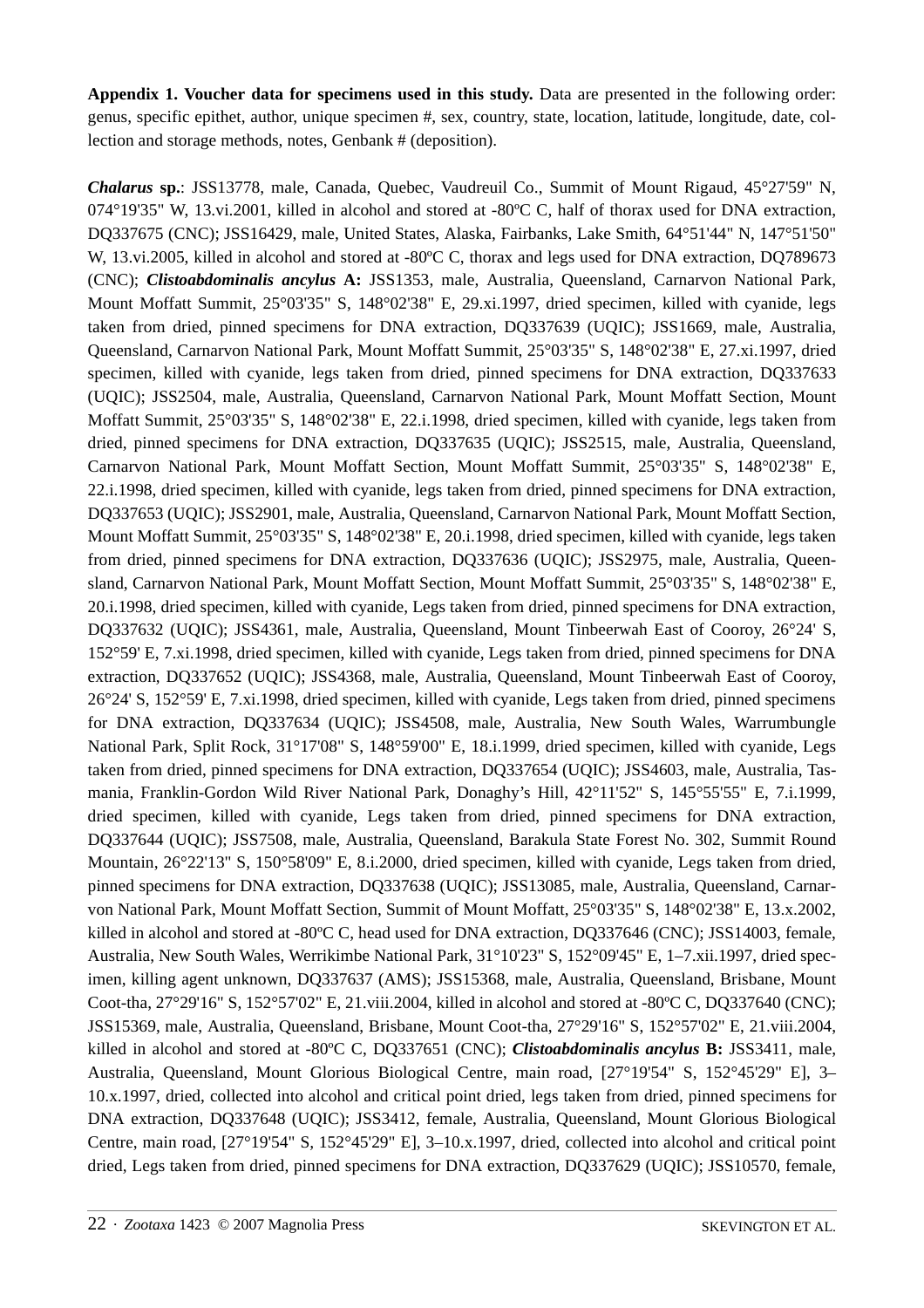Australia, New South Wales, Port Macquarie, Sea Acres NR, 25°47' S, 152°54' E, 10-24.xii.1999, killed in alcohol and stored at -80ºC C, half of thorax used for DNA extraction, DQ337642 (QM); JSS12609, male, Australia, Queensland, Ravensbourne National Park, 27°22' S, 152°11' E, 28.ix.2002, dried specimen, killed with cyanide, head used for DNA extraction, DQ337643 (CNC); JSS13109, male, Australia, Queensland, Brisbane Forest Park, Scrub Creek, 27°25'41" S, 152°50'18" E, 28.ix.–15.x.2002, killed in alcohol and stored at -80ºC C, half of thorax used for DNA extraction, DQ337647 (CNC); JSS13111, male, Australia, Queensland, Brisbane Forest Park, Scrub Creek, 27°25'41" S, 152°50'18" E, 28.ix.–15.x.2002, killed in alcohol and stored at -80ºC C, half of thorax used for DNA extraction, DQ337628 (CNC); JSS13738, female, Australia, Queensland, Brisbane Forest Park, Scrub Creek, 27°25'41" S, 152°50'18" E, 28.ix.–15.x.2002, dried, collected into alcohol and critical point dried, head used for DNA extraction, DQ337650 (CNC); JSS13753, female, Australia, Queensland, Brisbane Forest Park, Scrub Creek, 27°25'41" S, 152°50'18" E, 28.ix.– 15.x.2002, dried, collected into alcohol and critical point dried, DQ337631 (CNC); *Clistoabdominalis ancylus* **C:** JSS3292, male, Australia, Queensland, Scrub Road, Brisbane Forest Park, 27°25' S, 152°50' E, 23- 30.i.1998, dried, collected into alcohol and critical point dried, DQ337649 (UQIC); JSS4432, male, Australia, Queensland, Mount Glorious; bordering Maiala National Park, [27°19'54" S*,* 152°45'29" E], 1.viii.– 30.ix.1996, dried, collected into alcohol and critical point dried, legs taken from dried, pinned specimens for DNA extraction, DQ349221 (UQIC); JSS13066, male, Australia, Queensland, Brisbane, Summit of Mount Coot-tha, 27°29'16" S, 152°57'02" E, 29.ix.2002, dried specimen, killed with cyanide, head used for DNA extraction, DQ337645 (CNC); JSS14555, female, Australia, New South Wales, Camden Head, 31°39' S, 152°50' E, 24.xii.1999–4.i.2000, killed in alcohol and stored at -80ºC C, DQ337641 (CNC); *Clistoabdominalis ancylus* **D:** JSS13011, male, Australia, Queensland, Carnarvon National Park, Mount Moffatt Section, Summit of Mount Moffatt, 25°03'35" S, 148°02'38" E, 13.x.2002, dried specimen, killed with cyanide, head used for DNA extraction, DQ337630 (CNC); *Clistoabdominalis ancylus* **F:** JSS9735, female, Australia, Queensland, Moreton Island, Mount Tempest summit, 27°08'37" S, 153°24'09" E, 29.x.2000, dried specimen, killed with cyanide, DQ337687 (CNC); *Clistoabdominalis beneficiens* **(Perkins):** JSS13110, male, Australia, Queensland, Brisbane Forest Park, Scrub Creek, 27°25'41" S, 152°50'18" E, 28.ix.-15.x.2002, killed in alcohol and stored at -80°C C, half of thorax used for DNA extraction, DQ337657 (CNC); JSS13756, female, Australia, Queensland, Brisbane Forest Park, Scrub Creek, 27°25'41" S, 152°50'18" E, 28.ix.–15.x.2002, dried, collected into alcohol and critical point dried, DQ337656 (CNC); JSS15356, male, Australia, Queensland, Moreton Island, Tangalooma, 27°11' S, 153°22' E, 25.viii.2004, killed in alcohol and stored at -80ºC C, DQ337655 (CNC); *Clistoabdominalis capillifascis* **Skevington:** JSS762, male, Australia, Queensland, 5 km E Normanby River on Battlecamp Road NW of Cooktown, 15°17' S, 144°52' E, 6.vi.1997, dried specimen, killed with cyanide, DQ337658 (CNC); JSS12698, male, Australia, Queensland, Carnarvon National Park, summit of Sugarloaf Mountain, 24°53'55" S, 147°56'43" E, 11.x.2002, dried specimen, killed with cyanide, 3 legs and part of tergite 1 used for DNA extraction, DQ789674 (CNC); *Clistoabdominalis colophus* **Skevington:** JSS1289, male, Australia, Queensland, Carnarvon National Park, Mount Moffatt Summit, 25°03'35" S, 148°02'38" E, 29.xi.1997, dried specimen, killed with cyanide, DQ337659 (CNC); JSS10486, female, Australia, Australian Capital Territory, Canberra, Black Mountain, 35°16' S, 149°06' E, 19-31.i.1999, dried specimen, killing agent unknown, half of thorax used for DNA extraction, DQ337661 (CNC); JSS13097, male, Australia, Queensland, Carnarvon National Park, Mount Moffatt Section, Summit of Mount Moffatt, 25°03'35" S, 148°02'38" E, 13.x.2002, killed in alcohol and stored at -80ºC C, DQ337660 (CNC); *Clistoabdominalis condylostylus* **Skevington:** JSS9675, male, Australia, Queensland, Moreton Island, Mount Tempest summit, 27°08'37" S, 153°24'09" E, 29.x.2000, (CNC), killed in alcohol and stored at -80ºC C, head used for DNA extraction, DQ337663; JSS12825, male, Australia, Queensland, Carnarvon N[ational] P[ark], summit of 'Fly Hill' near West Branch Camp, 24°58'27" S, 147°59'34" E, 12.x.2002, dried specimen, killed with cyanide, DQ337662 (CNC); *Clistoabdominalis dasymelus* **Skevington:** JSS12677, male, Australia, Queensland, Carnarvon National Park, summit of Sugarloaf Mountain, 24°53'55" S, 147°56'43" E, 11.x.2002, dried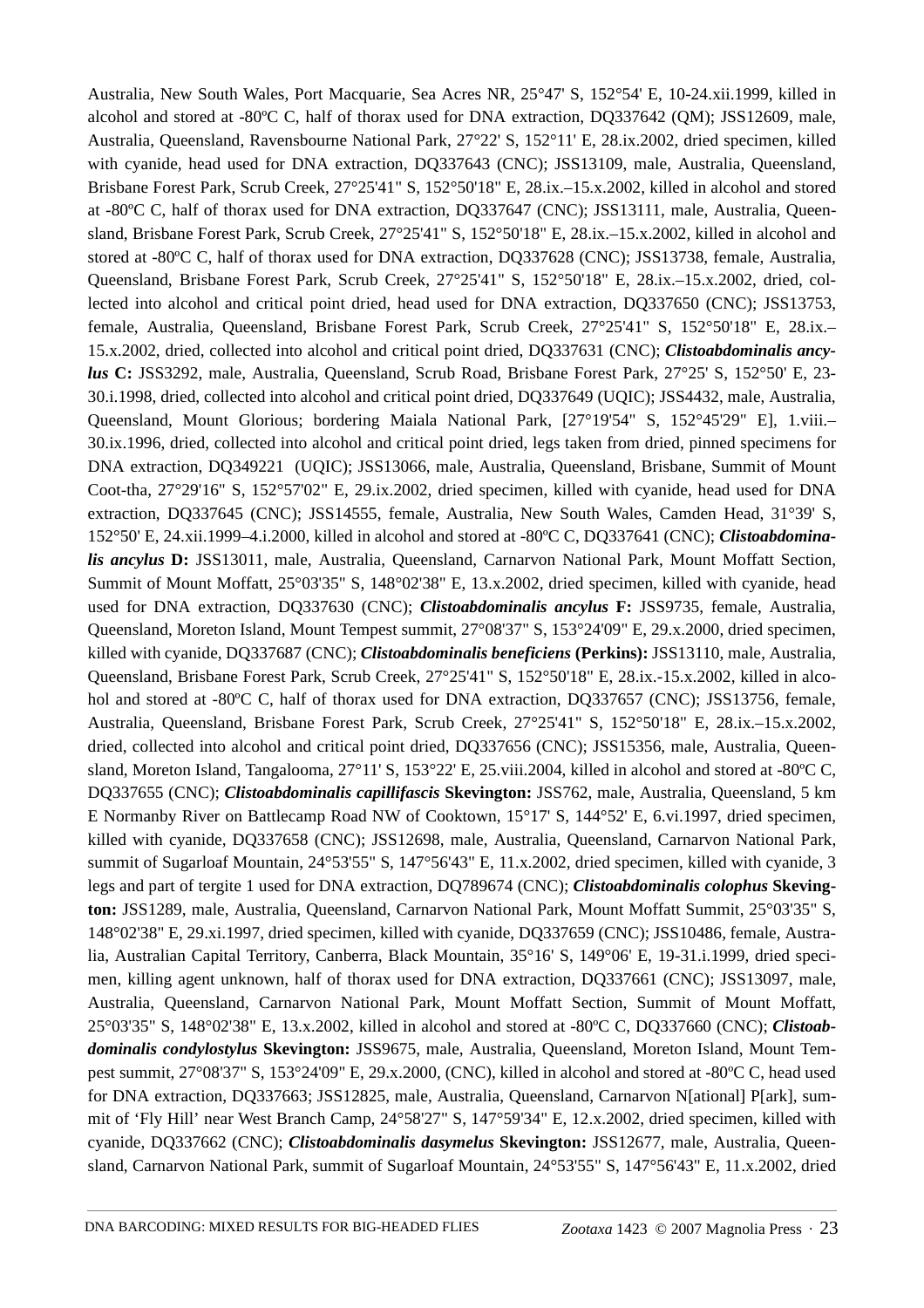specimen, killed with cyanide, 2 legs and 1/2 of tergite 1 used for DNA extraction, DQ337664 (CNC); *Clistoabdominalis digitatus* **A:** JSS15355, male, Australia, Queensland, Moreton Island, Tangalooma, 27°11' S, 153°22' E, 25.viii.2004, killed in alcohol and stored at -80ºC C, DQ337667 (CNC); JSS15357, male, Australia, Queensland, Moreton Island, Tangalooma, 27°11' S, 153°22' E, 25.viii.2004, killed in alcohol and stored at -80ºC C, DQ337666 (CNC); *Clistoabdominalis digitatus* **B:** JSS12970, male, Australia, Queensland, Carnarvon National Park, Mount Moffatt Section, Summit of Mount Moffatt, 25°03'35" S, 148°02'38" E, 13.x.2002, dried specimen, killed with cyanide, head used for DNA extraction, DQ337669 (CNC); JSS13149, male, Australia, Queensland, Barakula State Forest No. 302, Summit of Round Mountain, 26°22'13" S, 150°58'09" E, 5.xii.2000, killed in alcohol and stored at -80ºC C, half of thorax used for DNA extraction, DQ337665 (CNC); *Clistoabdominalis digitatus* **C:** JSS13095, male, Australia, Queensland, Brisbane Forest Park, Scrub Creek, 27°25'41" S, 152°50'18" E, 28.ix.-15.x.2002, killed in alcohol and stored at -80ºC C, DQ337668 (CNC); *Clistoabdominalis gremialis* **Skevington:** JSS13026, male, Australia, Queensland, Carnarvon National Park, Mount Moffatt Section, Summit of Mount Moffatt, 25°03'35" S, 148°02'38" E, 13.x.2002, dried specimen, killed with cyanide, thorax and legs used for DNA extraction, DQ337674 (CNC); JSS13102, male, Australia, Queensland, Great Sandy National Park, Cooloola Section, 26°03' S, 153°01' E, 6- 8.x.2002, killed in alcohol and stored at -80ºC C, half of thorax used for DNA extraction, DQ337670 (CNC); JSS15362, male, Australia, Queensland, Brisbane, Mount Coot-tha, 27°29'16" S, 152°57'02" E, 21.viii.2004, killed in alcohol and stored at -80°C C, DQ337673 (CNC); , JSS15363, male, Australia, Queensland, Brisbane, Mount Coot-tha, 27°29'16" S, 152°57'02" E, 21.viii.2004, killed in alcohol and stored at -80ºC C, DQ337672 (CNC); JSS15364, male, Australia, Queensland, Brisbane, Mount Coot-tha, 27°29'16" S, 152°57'02" E, 21.viii.2004, killed in alcohol and stored at -80ºC C, DQ337671 (CNC); *Clistoabdominalis helluo* **A:** JSS4131, male, Australia, Northern Territory, Kakadu National Park, Mirrai Lookout, 12°52'01" S, 132°42'12" E, 27.ix.1998, dried specimen, killed with cyanide, DQ337679 (CNC); JSS12810, male, Australia, Queensland, Carnarvon N[ational] P[ark], summit of 'Fly Hill' near West Branch Camp, 24°58'27" S, 147°59'34" E, 12.x.2002, dried specimen, killed with cyanide, DQ337678 (CNC); *Clistoabdominalis helluo* **B:** JSS13145, female, Australia, Queensland, Bribie Island, QDPI Fisheries Site, 27°03' S, 153°11' E, 13- 20.iii.1998, killed in alcohol and stored at -80ºC C, half of thorax used for DNA extraction, DQ337676 (CNC); JSS15361, female, Australia, Queensland, Brisbane, Mount Coot-tha, 27°29'16" S, 152°57'02" E, 21.viii.2004, killed in alcohol and stored at -80ºC C, DQ337677 (CNC); *Clistoabdominalis koebelei* **(Perkins):** JSS2921, male, Australia, Queensland, Carnarvon National Park, Mount Moffatt Section, Mount Moffatt Summit, 25°03'35" S, 148°02'38" E, 20.i.1998, dried specimen, killed with cyanide, DQ337682 (CNC); JSS13124, male, Australia, Queensland, Barakula State Forest No. 302, Round Mountain, 26°22'13" S, 150°58'09" E, 5.xii.2000, killed in alcohol and stored at -80ºC C, DQ337683 (CNC); JSS13150, male, Australia, Queensland, Barakula State Forest No. 302, Summit of Round Mountain, 26°22'13" S, 150°58'09" E, 5.xii.2000, killed in alcohol and stored at -80ºC C, half of thorax used for DNA extraction, DQ337680 (CNC); JSS15360, male, Australia, Queensland, Brisbane, Mount Coot-tha, 27°29'16" S, 152°57'02" E, 21.viii.2004, killed in alcohol and stored at -80ºC C, DQ337681 (CNC); *Clistoabdominalis lingulatus* **Skevington:** JSS7447, male, Australia, Western Australia, M[oun]t Magnet, M[oun]t Waramboo, 28°01'55" S, 117°49'23" E, 14.xii.1999, dried specimen, killed with cyanide, DQ337684 (CNC); *Clistoabdominalis mathiesoni* **Skevington:** JSS1081, male, Australia, Queensland, Moreton Island, Mount Tempest, 27°09' S, 153°24' E, 20.ix.1997, dried specimen, killed with cyanide, DQ337685 (CNC); *Clistoabdominalis scintillatus* **Skevington:** JSS12995, male, Australia, Queensland, Carnarvon National Park, Mount Moffatt Section, Summit of Mount Moffatt, 25°03'35" S, 148°02'38" E, 13.x.2002, dried specimen, killed with cyanide, 5 legs used for DNA extraction, DQ789675 (CNC); *Clistoabdominalis tasmanicus* **Skevington:** JSS4786, female, Australia, Tasmania, Cradle Mountain National Park, 41°37'38" S, 145°56'44" E, 22.xii.1998-8.i.1999, dried, collected into alcohol and critical point dried, DQ337688 (CNC); *Clistoabdominalis tharra* **Skevington:** JSS1079, male, Australia, Queensland, Moreton Island, Mount Tempest, 27°09' S, 153°24' E, 20.ix.1997, dried speci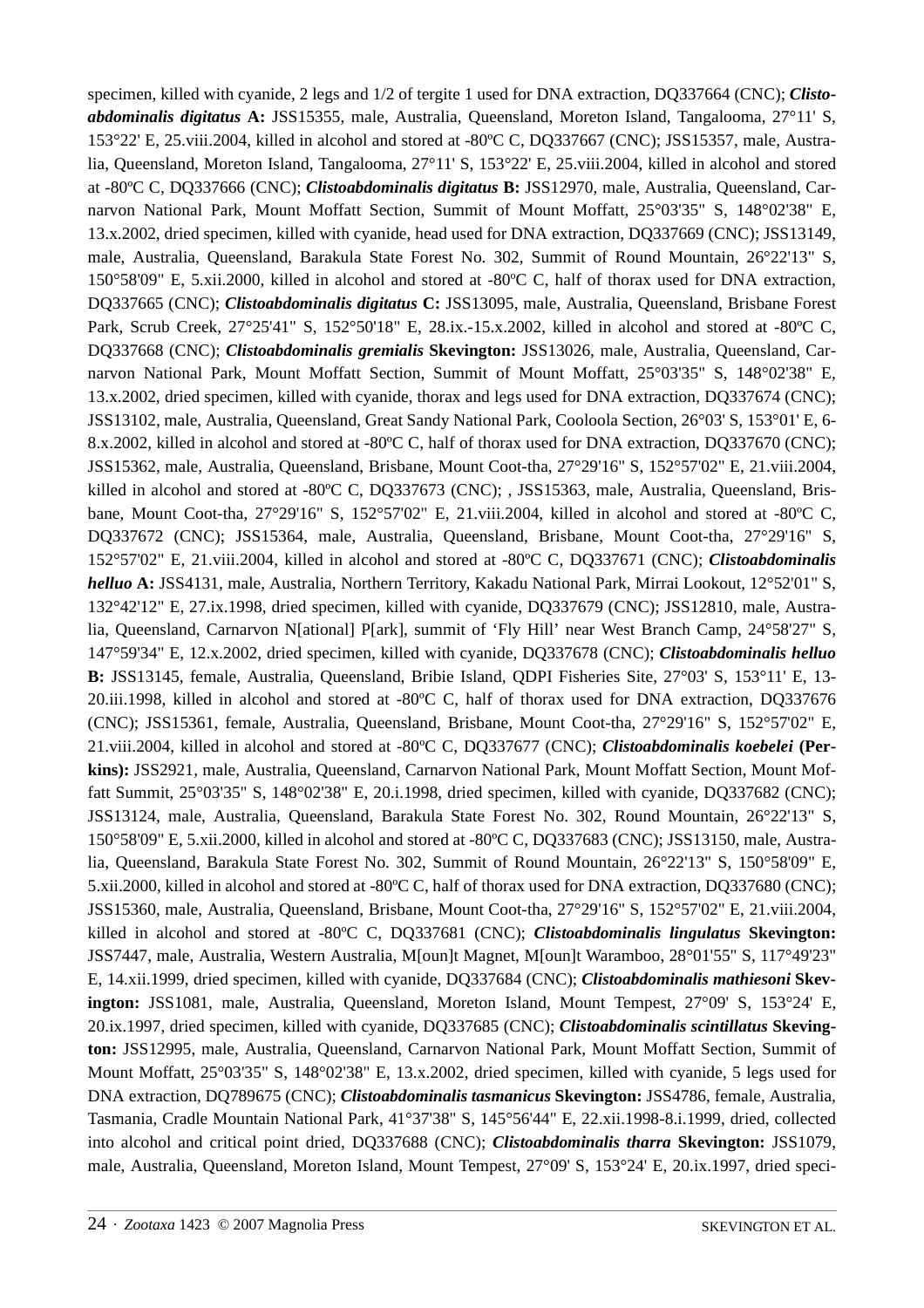men, killed with cyanide, DQ337690 (CNC); JSS12993, male, Australia, Queensland, Carnarvon National Park, Mount Moffatt Section, Summit of Mount Moffatt, 25°03'35" S, 148°02'38" E, 13.x.2002, dried specimen, killed with cyanide, 3 legs used for DNA extraction, DQ337689 (CNC); *Clistoabdominalis trochanteratus* **A:** JSS13084, male, Australia, Queensland, Carnarvon N[ational] P[ark], summit of 'Fly Hill' near West Branch Camp, 24°58'27" S, 147°59'34" E, 12.x.2002, killed in alcohol and stored at -80ºC C, half of thorax used for DNA extraction, DQ337691 (CNC); JSS13982, female, Australia, Queensland, 5 km S Mica Creek, 20°52' S, 139°28' E, 2.iii.2002, dried specimen, killing agent unknown, DQ337694 (QM); JSS14016, female, Australia, Queensland, [Great Sandy National Park,] Cooloola National Park, 26°03' S, 153°01' E, 6– 8.x.2002, killed in alcohol and stored at -80ºC C, head used for DNA extraction, DQ337692 (CNC); (Becker), JSS14019, male, Australia, Queensland, [Great Sandy National Park,] Cooloola National Park, 26°03' S, 153°01' E, 6–8.x.2002, killed in alcohol and stored at -80ºC C, head used for DNA extraction, DQ337693 (CNC); *Clistoabdominalis trochanteratus* **B:** JSS3732, male, Australia, Queensland, Moreton Island, Mount Tempest, Summit, 27°09' S, 153°24' E, 22.iii.1998, dried specimen, killed with cyanide, DQ337695 (CNC); *Clistoabdominalis trochanteratus* **C:** JSS14015, female, Australia, Queensland, [Great Sandy National Park,] Cooloola National Park, 26°03' S, 153°01' E, 6–8.x.2002, killed in alcohol and stored at -80ºC C, DQ337686 (CNC); *Clistoabdominalis yeatesi* **Skevington:** JSS9676, male, Australia, Queensland, Moreton Island, Mount Tempest summit, 27°08'37" S, 153°24'09" E, 29.x.2000, killed in alcohol and stored at -80ºC C, head used for DNA extraction, DQ337696 (CNC); *Nephrocerus acanthostylus* **Skevington:** JSS13485, male, United States, Minnesota, Becker Co., 6 mi[les] SW Detroit Lakes, [46°49' N*,* 95°51' W], 5.vi.1981, dried specimen, killing agent unknown, 3 legs and 2 tergites used for DNA extraction, DQ789676 (CAS); *Nephrocerus atrapilus* **Skevington:** JSS11444, male, United States, Texas, Brazos Co., College Station, Lick Creek P[ar]k, [30°33' N*,* 96°14' W], 28-30.iii.2000, dried specimen, killing agent unknown, 3 legs used for DNA extraction, DQ337697 (DEBU); *Nephrocerus corpulentus* **Skevington:** JSS12588, female, United States, North Carolina, Gr[eat] Sm[oky] M[oun]t[ains] N[ational] P[ark], Rainbow Falls, [35°40' N*,* 83°28' W], 28.v.1999, dried specimen, killing agent unknown, 3 legs used for DNA extraction, DQ337700 (CNC); JSS13366, male, United States, Missouri, Boone Co., 5 mi[les] E Ashland, Ashland W[ildlife] A[rea*,* 38°45' N*,* 92°12' W], 20–28.v.1992, dried specimen, killing agent unknown, 3 legs, tergites 2 and 3 removed for DNA extraction, DQ337698 (UMRM); *Nephrocerus daeckei* **Johnson:** JSS11888, male, United States, Pennsylvania, Berks Co., 5 km S Pine Grove, [40°33' N*,* 76°27' W], 16.vi.1997, dried specimen, killing agent unknown, 3 legs used for DNA extraction, DQ337699 (CNC); JSS13379, male, United States, Connecticut, [Tolland Co.], Storrs, TLS window, [41°48' N*,* 72°15' W], 1.vii.1996, dried specimen, killing agent unknown, 3 legs used for DNA extraction, DQ789677 (UCMS); *Nephrocerus daeckei* **group:** JSS10467, female, United States, North Carolina, Swain Co., Great Smoky Mountains National Park, Big Cove Road, Site #4, 35°30.635' N, 83°17.874' W, 19–26.v.2001, killed in alcohol and stored at -80ºC C, head used for DNA extraction, DQ337702 (CNC); *Nephrocerus flavicornis* **Zetterstedt:** MZH\_Y33, female, Finland, Savonia australis, Kangaslampi, [61°56' N*,* 26°52' E], 21.vi-14.vii.2003, Malaise trap with 90% alcohol, stored at -20 C, 3 legs used for DNA extraction, DQ789678 (MZH); *Nephrocerus lapponicus* **Zetterstedt:** MZH\_Y65, female, Finland, Tavastia australis, Lammi, Evo, [61°13' N*,* 25°09' E], 9-23.vi.2003, Malaise trap with <70% alcohol, whole specimen used for DNA extraction, DQ789679 (MZH); *Nephrocerus scutellatus* **Macquart:** CK1, male, Germany, Saxony, Dresden, Dresdner Heide, Prießnitztal, 160m asl., 51°05' N, 13°46' E, 3.vi.2005, killed in alcohol, stored at room temperature, hind leg, wing, antennae and genitalia retained, DQ789680 (MZH); *Nephrocerus slossonae* **Johnson:** JSS11410, male, Canada, Ontario, Lambton County, Pinery Provincial Park, Burley Campground, [43°14' N*,* 81°53' W], 15-19.vi.1995, dried specimen, killing agent unknown, tergites 1 and 2 used for DNA extraction, DQ337701 (DEBU); *Nephrocerus woodi* **Skevington:** JSS10101, male, Canada, Quebec, Co. Vaudreuil, Summit of Mount Rigaud, 45°27'59" N, 074°19'35" W, 13.vi.2001, killed in alcohol and stored at -80ºC C, DQ337705 (CNC); JSS10102, male, Canada, Quebec, Co. Vaudreuil, Summit of Mount Rigaud, 45°27'59" N, 074°19'35" W, 13.vi.2001, killed in alcohol and stored at -